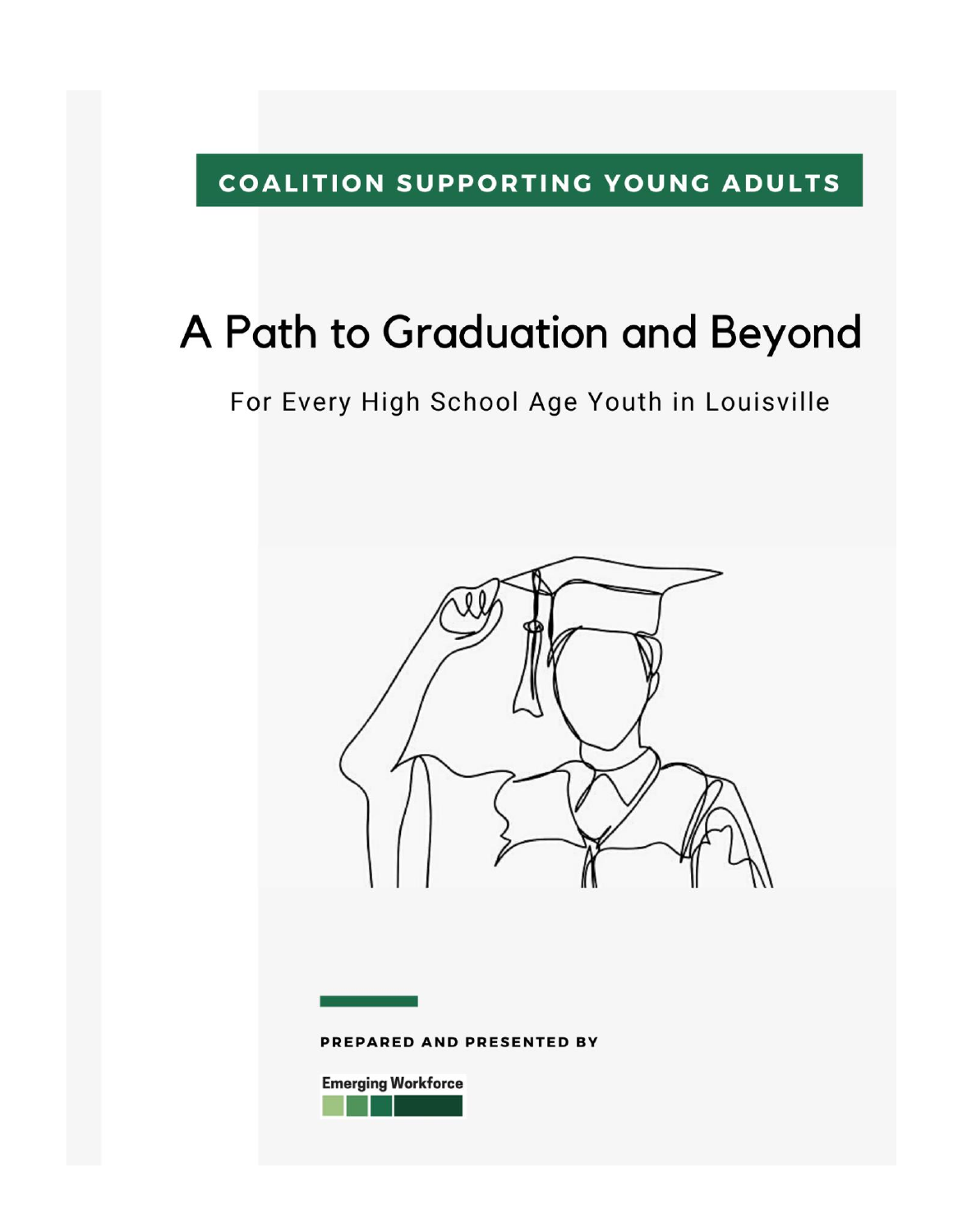# Pathways to High School and Beyond

For assistance to find the pathway to high school and beyond that is right for you, connect with the:

#### **Louisville Youth Network**

www.LouisvilleYouthNetwork.org 502-230-2028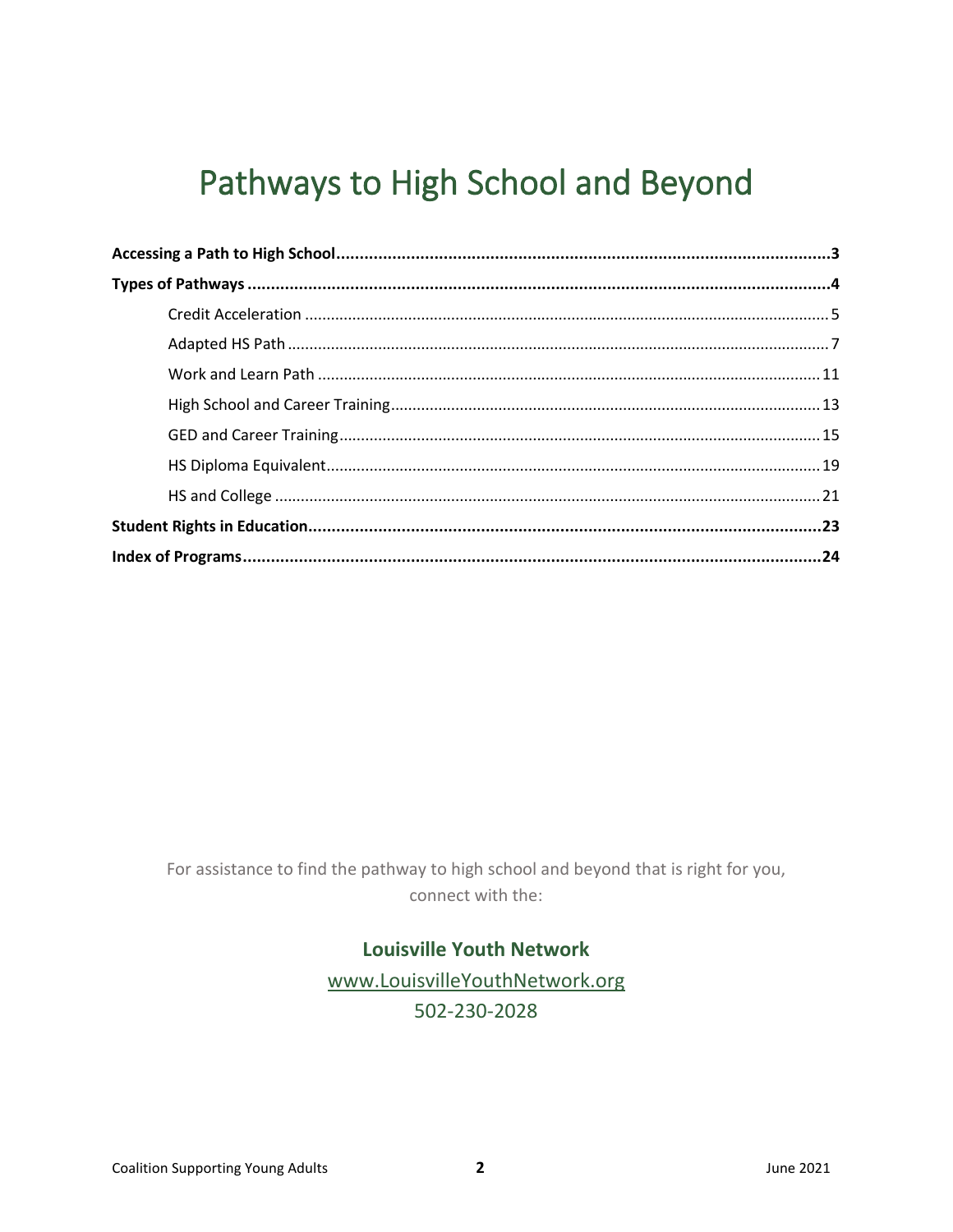# <span id="page-2-0"></span>Accessing a Path to High School

#### What are Pathways to High School and Beyond?

There are many ways to earn a high school credential and prepare for college or a career. The most common path is to attend a four-year public high school. However, there are other pathways for students who want to graduate in less than four years, who have fallen behind on credits. or want to pair their education with job training or employment. In this guide, learn about the different pathways to high school and beyond.

For information on the "traditional" public high school options, check out the Jefferson County Public [Schools website.](https://www.jefferson.kyschools.us/sites/default/files/forms/Choices-High%20Schools.pdf) For information on the requirements for graduation, check out the [Jefferson County](https://www.jefferson.kyschools.us/sites/default/files/forms/High%20School%20Student%20Progression%20Promotion%20and%20Grading%20Handbook%20SPPG.pdf)  [Public Schools High School Student Progression Promotion and Grading Handbook.](https://www.jefferson.kyschools.us/sites/default/files/forms/High%20School%20Student%20Progression%20Promotion%20and%20Grading%20Handbook%20SPPG.pdf)

#### Where to go to help choose the best pathway

Your educational goals are important! But with so many choices, it can be hard to know which is the best fit. For assistance, contact one of these local programs or resources.

#### **Louisville Youth Network**

A network of organizations are available to help young people find their path to school, work, and services. For help finding the right path for you, connect with a navigator through their website[: www.LouisvilleYouthNetwork.org](http://www.louisvilleyouthnetwork.org/) or call 502-230-2028.

#### **15,000 Degrees**

Pathways to Education Coaching Support - to assist African-American students with academic and life support to finish high school and work with them to create realistic goals for college and career readiness. Scholarships for college, mentoring and coaching support available. Please call (502) 224-1923.

#### **Jefferson SkillsU Reengagement**

JCPS Staff can check your transcript and let you know the courses you need to graduate. They can also connect you with the program that works for you. Call (502)977-8913 or (502)977-8974.

#### **Kentucky Youth Career Center**

KYCC case managers and career planners are available to help find the best way to reach your education and career goals. Call (502) 574-4115 or (502) 388-3010.

#### **School Staff**

Reach out to the counselor at the last school attended for more information about the options available to you. Schools are looking for ways to help students so the path to graduation may be shorter than you think.

### **Important Reminder:** You have the right to enroll in public education until age 21 or you earn a diploma.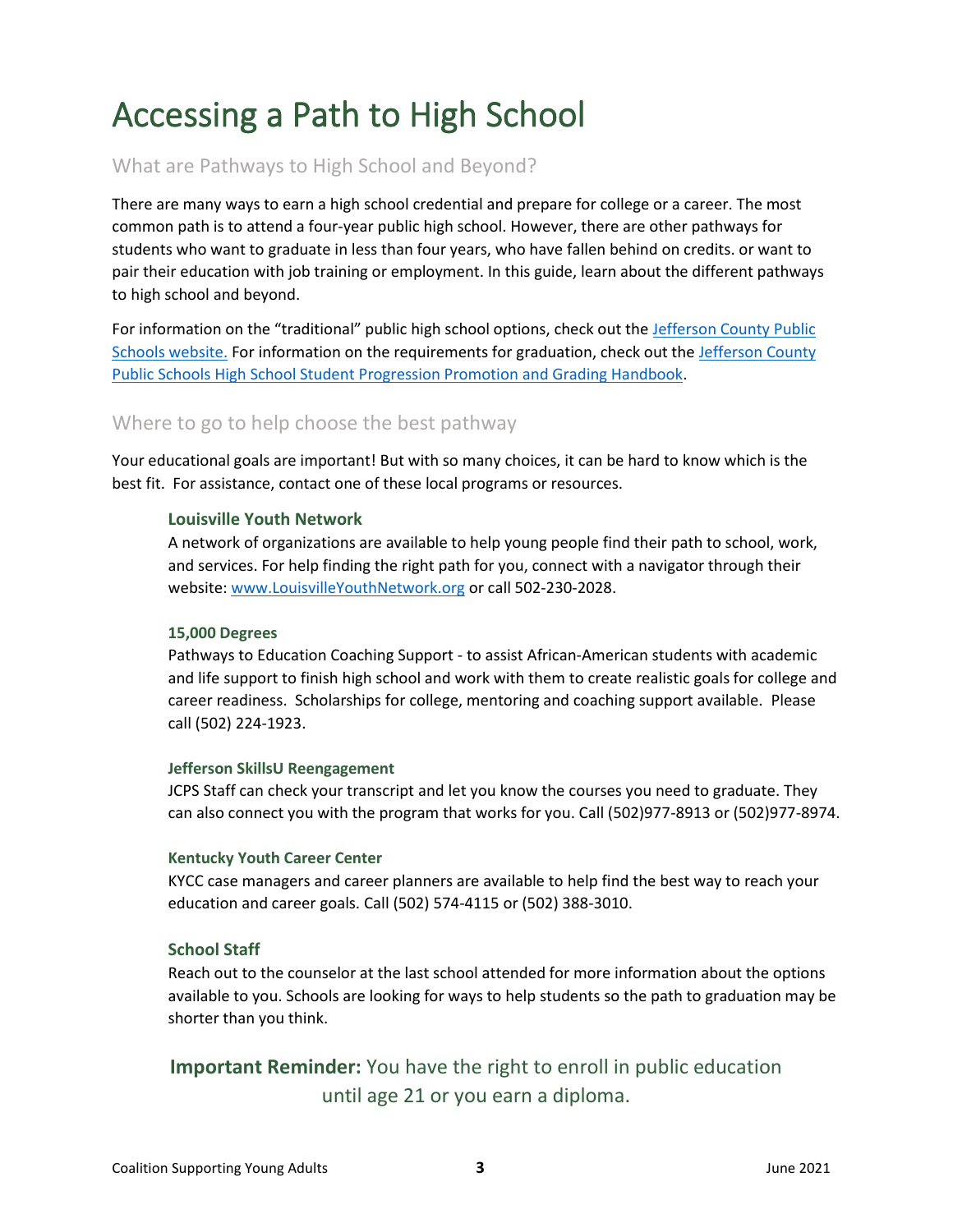# <span id="page-3-0"></span>Types of Pathways

|                                                                                                                         | For learners who want to                                                               | <b>Examples</b>                                                          |
|-------------------------------------------------------------------------------------------------------------------------|----------------------------------------------------------------------------------------|--------------------------------------------------------------------------|
|                                                                                                                         | Demonstrate they have the skills and<br>knowledge needed to pass required<br>course(s) | Performance-based credits                                                |
| <b>Credit Acceleration</b><br>Options to earn a high school<br>diploma at the student's pace.                           | Graduate early due to difficult and unique<br>situations                               | Early Graduation, Hardship<br>Graduation                                 |
|                                                                                                                         | Catch up or get ahead on credits and can<br>work online independently                  | Pathfinder School of<br>Innovation                                       |
| <b>Adapted HS Path</b><br>Options for earning a high school                                                             | Attend a district school                                                               | "Choice" alternative schools                                             |
| diploma that meets individual<br>learner needs.                                                                         | Complete a high school diploma in a<br>community-based program                         | Homeschool, Penn Foster                                                  |
| <b>Work and Learn Path</b><br>Options that accommodate a job<br>schedule.                                               | Modify their high school class schedule to<br>be able to work                          | UPS School to Work,<br>Apprenticeships,<br><b>Work-Based Learning</b>    |
| <b>High School and Career</b><br><b>Training</b><br>Options to earn a high school<br>diploma while learning job skills. | Earn an industry certification as a high<br>school student                             | Academies of Louisville,<br>Youth Apprenticeships                        |
| <b>GED and Career Training</b><br>Options to earn a GED while                                                           | Earn a wage while learning a trade and<br>getting a GED                                | YouthBuild, Goodwill Ignite,<br>Kentucky Youth Career<br>Center, REImage |
| learning job skills and preparing<br>for a career.                                                                      | Live on a campus while earning a<br>diploma/GED and a career certification             | Job Corps                                                                |
| <b>HS Diploma Equivalent</b><br>Options to earn a high school<br>credential through an academic<br>test.                | Prepare for and take the GED test                                                      | Skills U                                                                 |
| <b>HS and College</b><br>Options to earn a high school                                                                  | Get ahead on college credits as a high<br>school student                               | Dual credit, AP courses,<br><b>International Baccalaureate</b>           |
| diploma or equivalent and college<br>credits at the same time.                                                          | Attend a community/tech college before<br>completing high school                       | <b>GED PLUS</b>                                                          |

*Note: Educational options may have requirements not outlined in this guide or may have limits on the number of students who may enroll. Please contact the program for information.*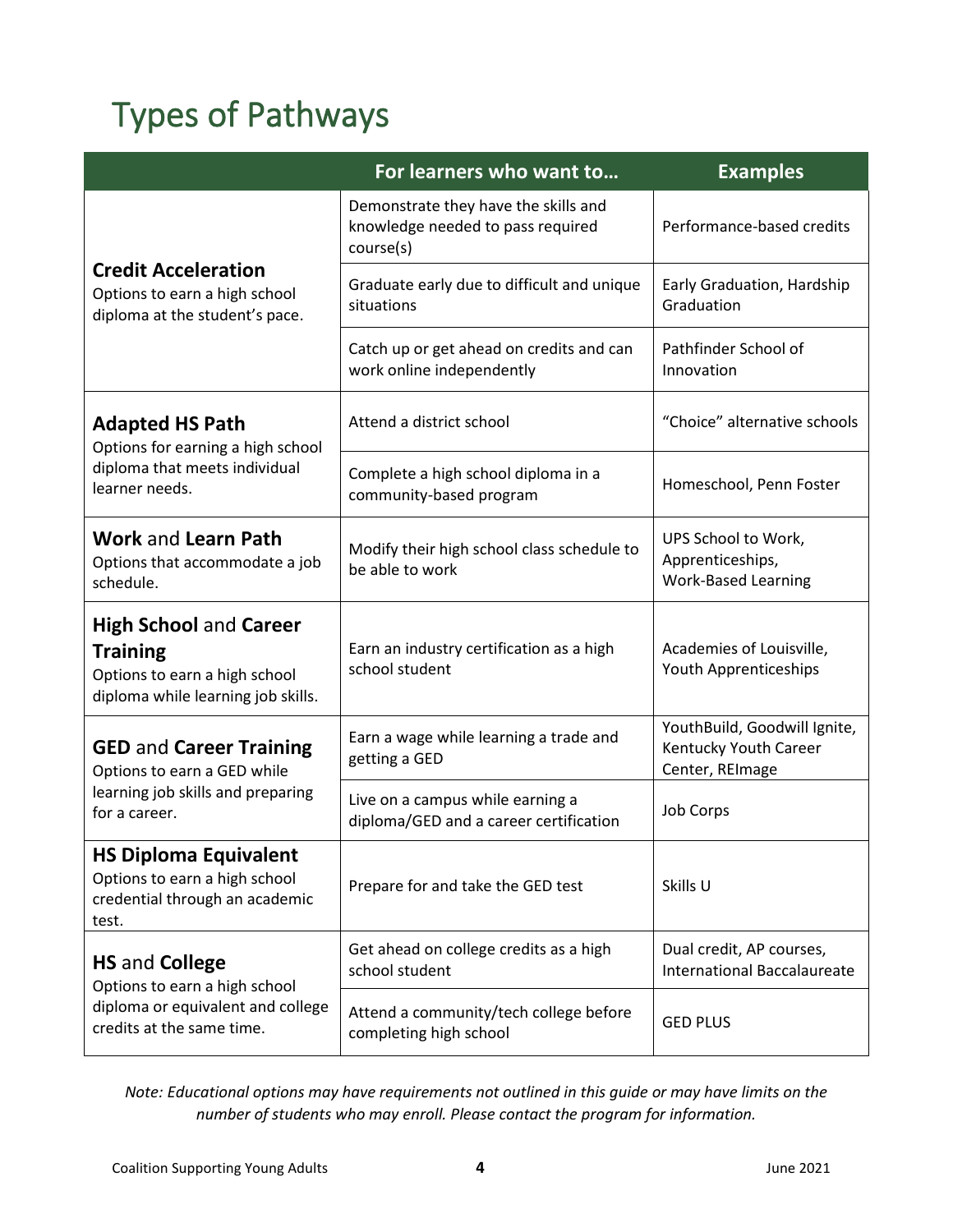# <span id="page-4-0"></span>Credit Acceleration

Options to earn a high school diploma at the student's pace.

#### For high school age learners who want to:

- Demonstrate they have the skills and knowledge needed to pass required course(s)
- Catch up or get ahead on credits and can work online independently
- Graduate early due to difficult and unique situations

#### **JCPS Early Graduation Pathway**

Early Graduation is a specific pathway for students in grades 9-11 who wish to earn a diploma from the district when ready while remaining eligible for acceptance into and scholarships for Kentucky colleges. Students may submit a plan to graduate in three years or less when the request is submitted to the school in the first 30 days of the school year the student would like to graduate. Students who are not part of the Early Graduation Pathway, may also request to graduate early

| This pathway is for students who:                                                                                        | Learn more:                                        |
|--------------------------------------------------------------------------------------------------------------------------|----------------------------------------------------|
| $\Box$ Are enrolled in high school<br>$\Box$ Submit a plan to graduate early in the first 30<br>days of the school year. | Complete this form and contact a school counselor. |

### **JCPS Performance-Based Credits**

Students may earn credit toward high school graduation through individual assessments or demonstrations of their skills and knowledge. Performance-based credit will meet the same standards as classroom-based credit.

| This pathway is for students who:                                                                                                              | Learn more:                 |
|------------------------------------------------------------------------------------------------------------------------------------------------|-----------------------------|
| $\Box$ Are enrolled in high school<br>$\Box$ Work with their school counselor to identify a<br>process for demonstrating knowledge and skills. | Contact a school counselor. |

### **JCPS Hardship Graduation**

Students who experience extreme health or economic hardship may apply for assistance with graduation requirements. The District may provide alternative methods for the student to complete graduation requirements which may allow for early graduation. Methods may include regular classroom instruction, alternative classroom instruction, online courses, performance-based opportunities, college programs, consideration of waiver of District requirements that exceed state minimums, or credit recovery.

| This pathway is for students who:                                                                         | Learn more:                 |
|-----------------------------------------------------------------------------------------------------------|-----------------------------|
| $\Box$ Are enrolled in high school<br>$\Box$ Request alternative ways to meet graduation<br>requirements. | Contact a school counselor. |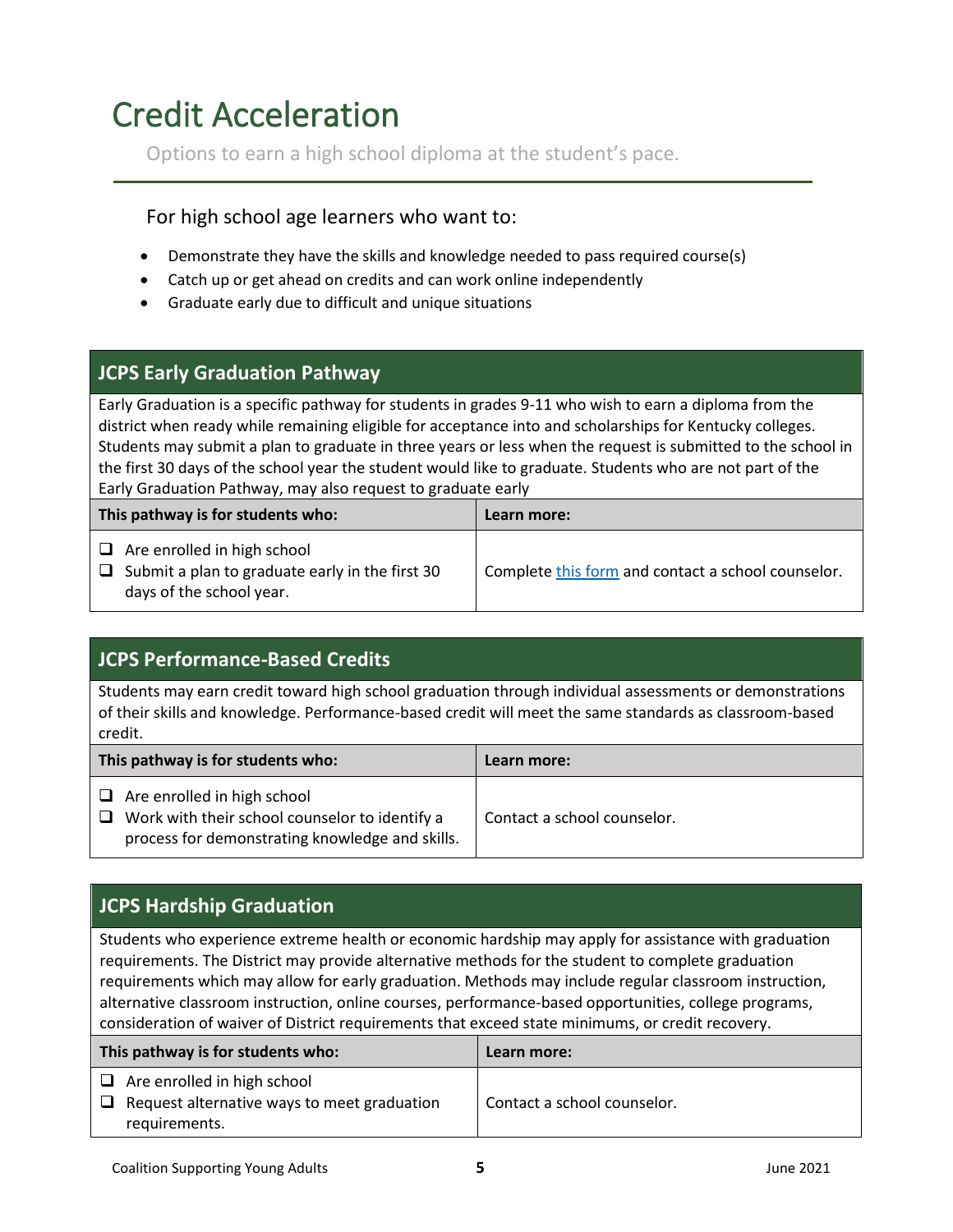#### **JCPS Pathfinder School of Innovation \*NEW\***

This is a new option for students in grades 6 through 12 beginning in the 2021-22 school year. The JCPS Pathfinder School of Innovation is a virtual education program that replaces the JCHS with an expanded curriculum and students supports. Students will not attend virtually the entire school day, but there is a structured schedule for synchronous (live) or asynchronous (on-demand) learning. Students will be able to receive Special Education and English Second Language (ESL) services. Devices will be provided to students who need them.

| This pathway is for students who:                                                                                                                                                                       | <b>Address</b>                                                                                                                                                                                            |
|---------------------------------------------------------------------------------------------------------------------------------------------------------------------------------------------------------|-----------------------------------------------------------------------------------------------------------------------------------------------------------------------------------------------------------|
| $\Box$ Are middle or high school age (up to 21 years)<br>Are self-directed learners<br>ப<br>Need a flexible school schedule<br>□<br>Excel when taking classes online<br>❏                               | Online: Students work at their own pace and attend<br>lessons at scheduled times as needed for<br>support. Students may be required to report to a<br>school site to participate in assessments.          |
| <b>Schedule and Transportation Options</b>                                                                                                                                                              | <b>Learning Supports</b>                                                                                                                                                                                  |
| Flex schedule<br>□<br>Transportation not provided                                                                                                                                                       | AP and dual credit course may be offered.<br>⊔<br>Electives will be offered<br>ப<br>Technology will be provided.<br>⊔<br>Special education services will be provided.<br>⊔<br>ESL services provided.<br>⊔ |
| <b>Student Supports</b>                                                                                                                                                                                 | <b>Career Readiness Supports</b>                                                                                                                                                                          |
| School counselors<br>ப<br>Extracurricular virtual clubs/activities will be<br>❏<br>available. students will not be able to participate<br>in extracurriculars or athletics at their previous<br>school. | Career and Technical Education Pathways will be<br>❏<br>offered and may lead to industry certifications                                                                                                   |
| <b>Contact Person</b>                                                                                                                                                                                   | <b>Learn More</b>                                                                                                                                                                                         |
|                                                                                                                                                                                                         |                                                                                                                                                                                                           |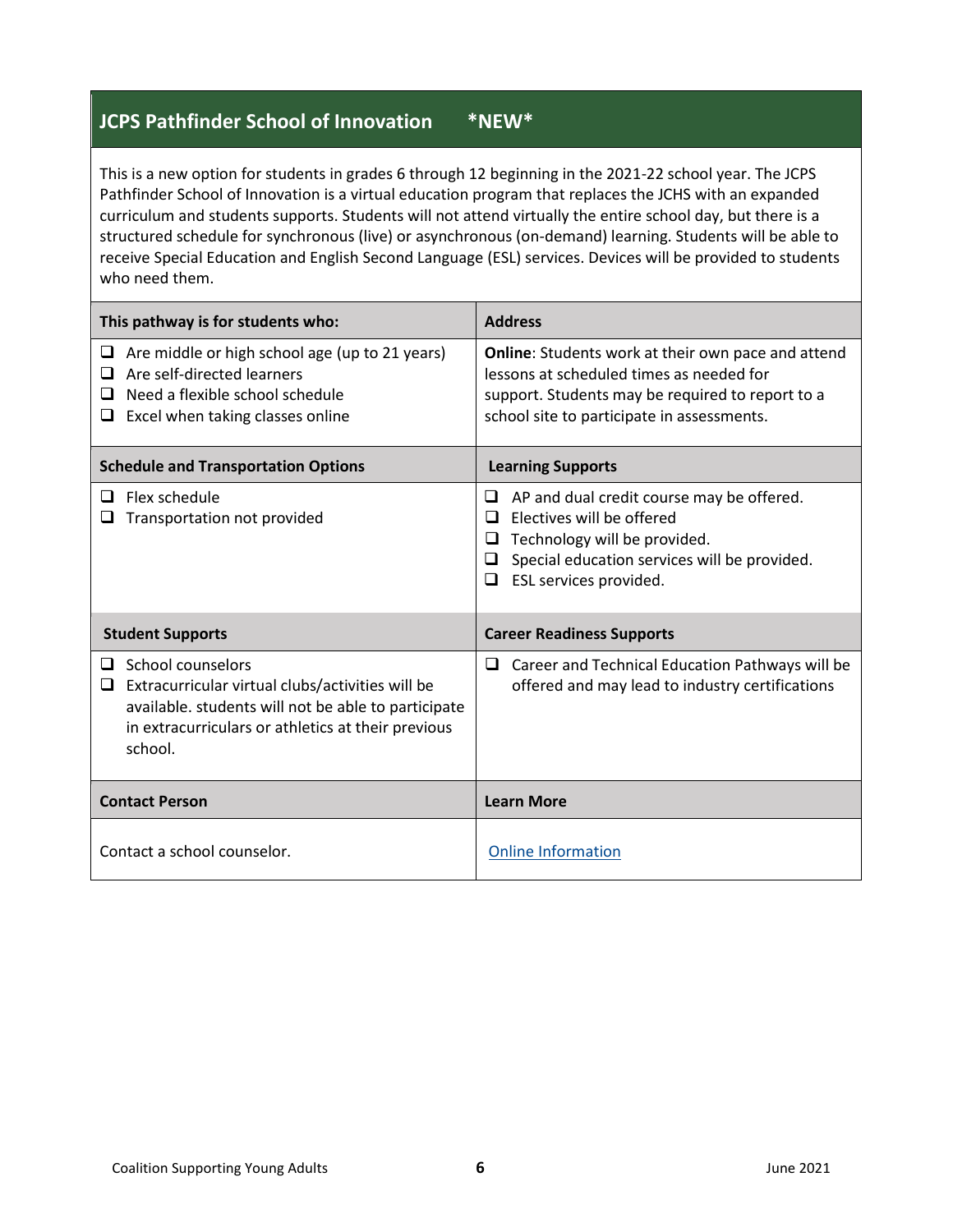# <span id="page-6-0"></span>Adapted HS Path

Options to earn a high school diploma that meets individual learner needs.

#### For high school age learners who want to:

- Attend a district school
- Complete a high school diploma in a community-based program

### **JCPS Liberty Middle and High School**

Liberty supports students in 7 - 9th grade to make up coursework and students in 10 - 12th who have struggled in the traditional high school environment through small teacher-to-student classes, individual graduation plans, life-skills education, and hands-on learning experiences.

| This pathway is for students who:                                                                                                                                                                                                                            | <b>Address</b>                                                                                                                                                                                                                                                                                                                                                                          |
|--------------------------------------------------------------------------------------------------------------------------------------------------------------------------------------------------------------------------------------------------------------|-----------------------------------------------------------------------------------------------------------------------------------------------------------------------------------------------------------------------------------------------------------------------------------------------------------------------------------------------------------------------------------------|
| Are middle or high school age (up to 21 years)<br>⊔<br>Choose a smaller learning environment<br>u                                                                                                                                                            | 1281 Gilmore Lane<br>Louisville KY 40213                                                                                                                                                                                                                                                                                                                                                |
| <b>Schedule and Transportation Options</b>                                                                                                                                                                                                                   | <b>Learning Supports</b>                                                                                                                                                                                                                                                                                                                                                                |
| Flex schedule<br>◻<br><b>Transportation provided</b><br>⊔                                                                                                                                                                                                    | Individual assistance with credit recovery.<br>□                                                                                                                                                                                                                                                                                                                                        |
| <b>Student Supports</b>                                                                                                                                                                                                                                      | <b>Career Readiness Supports</b>                                                                                                                                                                                                                                                                                                                                                        |
| Social maturity skills development and individual<br>u<br>mental health support provided by guidance<br>counselors, Youth Services Center, social worker,<br>outside counseling agencies.<br>$\Box$ All students participate in weekly advisory<br>sessions. | Postsecondary exploration and preparation with<br>❏<br>College Access teacher.<br>Opportunities to visit colleges, research<br>❏<br>postsecondary opportunities, and explore<br>Louisville's skilled trades.<br>Leadership skills through various programs, such<br>❏<br>as Men of Quality, Women of Worth, Student<br>Forum, ETS, Chick-fil-A Academy, and other<br>teacher-led clubs. |
| <b>Contact Person</b>                                                                                                                                                                                                                                        | <b>Learn More</b>                                                                                                                                                                                                                                                                                                                                                                       |
| Kristie O'Bannon<br>Phone: (502) 485-3335<br>kristie.obannon@jefferson.kyschools.us                                                                                                                                                                          | Apply online or call (502) 485-3335                                                                                                                                                                                                                                                                                                                                                     |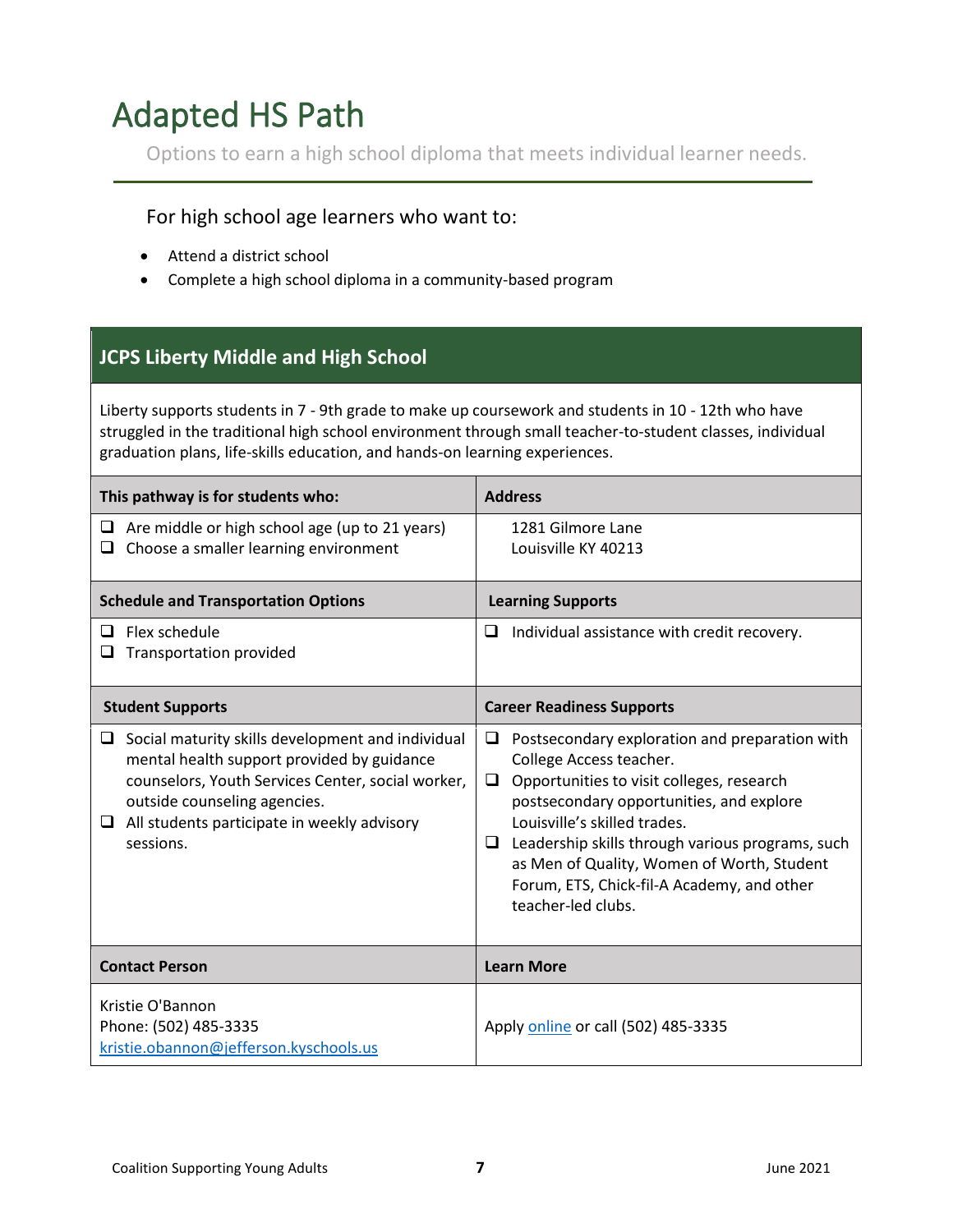#### **JCPS Phoenix School of Discovery**

Phoenix is an optional school that specializes in meeting the needs of struggling students through differentiated instruction. Classes are taught by highly qualified educators in a setting that offers a small student-to-teacher ratio. Instruction is further enhanced by technology and interventions targeting students' social, emotional, and academic needs.

| This pathway is for students who:                                                                                                                                | <b>Address</b>                                                                                                                                                                                                                                                                                       |
|------------------------------------------------------------------------------------------------------------------------------------------------------------------|------------------------------------------------------------------------------------------------------------------------------------------------------------------------------------------------------------------------------------------------------------------------------------------------------|
| Are in $4^{th}$ through $12^{th}$ grade (up to 21 years)<br>Q.<br>Choose a smaller learning environment<br>u                                                     | 502 Wood Road<br>Louisville KY 40222                                                                                                                                                                                                                                                                 |
| <b>Schedule and Transportation Options</b>                                                                                                                       | <b>Learning Supports</b>                                                                                                                                                                                                                                                                             |
| Flex schedule<br>⊔<br>Transportation provided                                                                                                                    | Highly qualified teachers in a smaller classroom<br>□<br>setting.<br>□<br>Instruction enhanced with technology and<br>blended learning strategies.<br>Project-based learning activities.<br>□<br>Lessons use "gamification" strategies.<br>□<br>AP courses.<br>□<br>Tutoring, and study skills.<br>ப |
| <b>Student Supports</b>                                                                                                                                          | <b>Career Readiness Supports</b>                                                                                                                                                                                                                                                                     |
| $\Box$ ESL and ECE<br>Counselors, Youth Service Center, Mental Health<br>❏<br>Peer mediation and drug prevention<br>$\Box$<br>Other supports listed online.<br>O | Phoenix and UPS are partners in a work co-<br>□<br>operative program for seniors.                                                                                                                                                                                                                    |
| <b>Contact Person</b>                                                                                                                                            | <b>Learn More</b>                                                                                                                                                                                                                                                                                    |
| Kristie O'Bannon<br>Phone: (502) 485-3335<br>kristie.obannon@jefferson.kyschools.us                                                                              | Apply online or call (502) 485-3335<br><b>School website</b>                                                                                                                                                                                                                                         |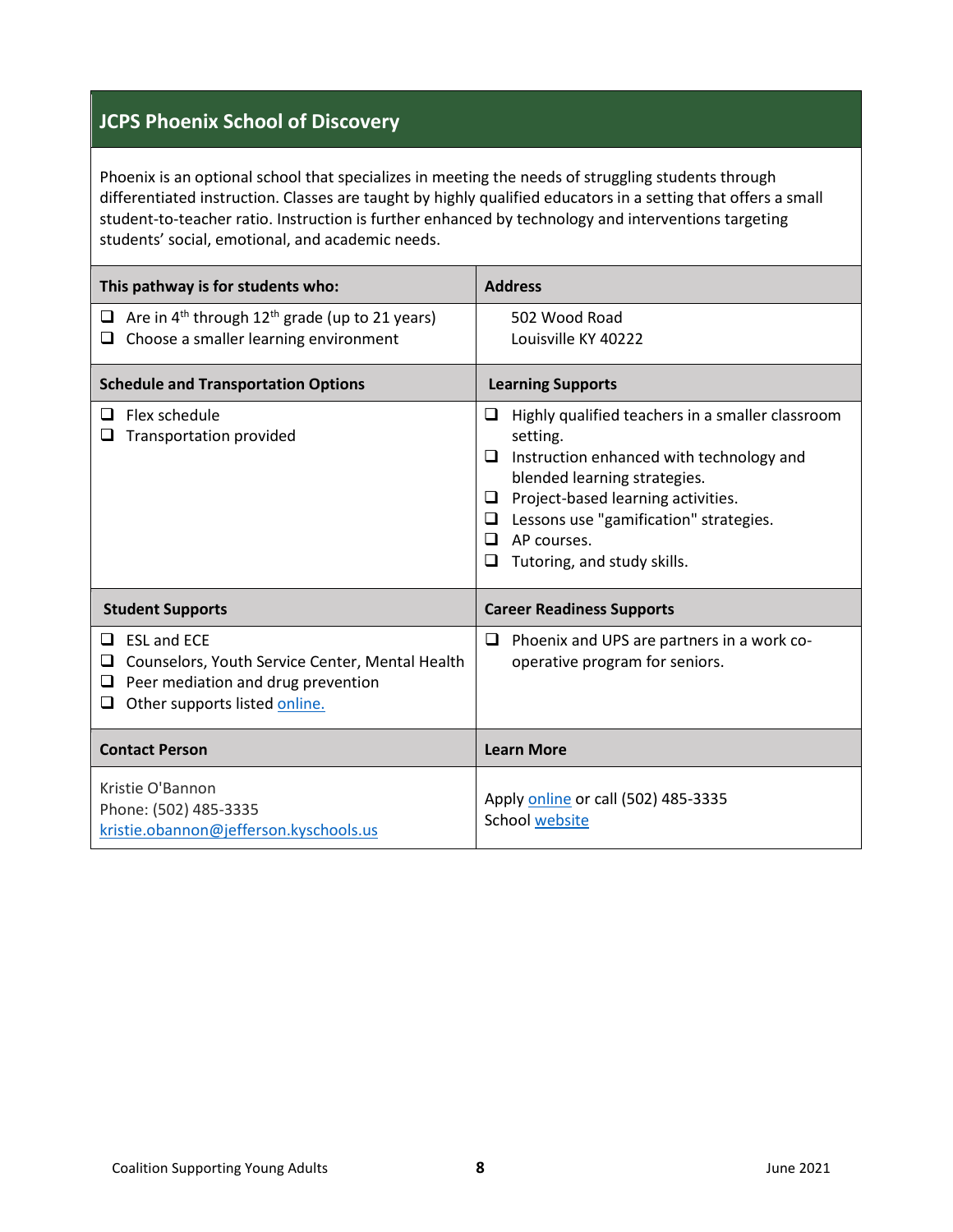### **JCPS Georgia Chaffee Teenage Parent Program**

Georgia Chaffee Teenage Parent Program (TAPP) is an alternative choice school serving pregnant and parenting students who are attending middle or high school. Students receive services relating to their academics, childcare, medical care, and other family needs.

| This pathway is for students who:                                                                                                                                                                                                                                                                         | <b>Address</b>                                                                                                                                                                                                                                                               |
|-----------------------------------------------------------------------------------------------------------------------------------------------------------------------------------------------------------------------------------------------------------------------------------------------------------|------------------------------------------------------------------------------------------------------------------------------------------------------------------------------------------------------------------------------------------------------------------------------|
| Middle and high school age (up to 21 years)<br>u<br>Pregnant or parenting<br>u                                                                                                                                                                                                                            | 1010 Neighborhood Place<br>Fairdale KY 40118                                                                                                                                                                                                                                 |
| <b>Schedule and Transportation Options</b>                                                                                                                                                                                                                                                                | <b>Learning Supports</b>                                                                                                                                                                                                                                                     |
| Traditional school schedule<br>◻<br>Transportation provided<br>⊔                                                                                                                                                                                                                                          | Individually scheduled coursework that<br>□<br>duplicates the home school schedule as closely<br>as possible.<br>Seniors who have met all the requirements for<br>□<br>their diploma graduate either from their home<br>high school or from Jefferson County High<br>School. |
| <b>Student Supports</b>                                                                                                                                                                                                                                                                                   | <b>Career Readiness Supports</b>                                                                                                                                                                                                                                             |
| Counselors, Youth Service Center, Mental Health<br>u<br>Onsite health care<br>◻<br>Onsite child development center<br>❏<br>Classes in prenatal/postpartum, family planning,<br>u.<br>child development, and parenting skills<br>$\Box$ Clothing and food assistance<br>Family and crisis counseling<br>u. | Speakers from colleges and employers<br>□                                                                                                                                                                                                                                    |
| <b>Contact Person</b>                                                                                                                                                                                                                                                                                     | <b>Learn More</b>                                                                                                                                                                                                                                                            |
| Kristie O'Bannon<br>Phone: (502) 485-3335<br>kristie.obannon@jefferson.kyschools.us                                                                                                                                                                                                                       | Apply online or call (502) 485-3335<br><b>School website</b>                                                                                                                                                                                                                 |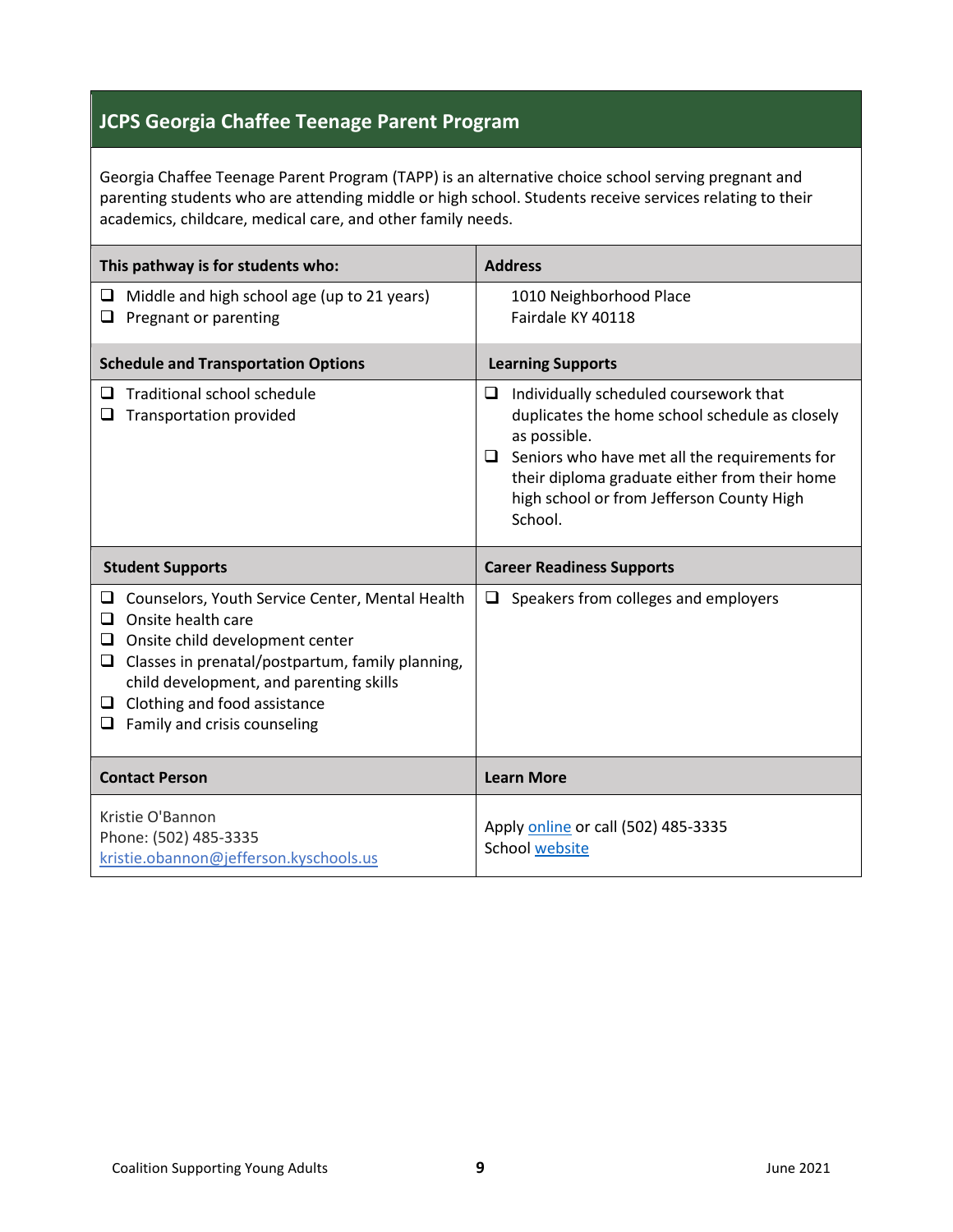#### **JCPS Newcomer Academy**

The English as a Second Language (ESL) Newcomer Academy is to provide a welcoming and respectful environment that meets the unique linguistic, academic, and social/emotional needs of sixth- through tenth-grade English Language Learners (ELLs) in the JCPS District. These students typically are in their first year of instruction in a U.S. school. They are usually at the beginning levels of English proficiency and may have had limited, or interrupted, educational experiences in their native countries.

| This pathway is for students who:                                                                                                               | <b>Address</b>                                                                                                                                                            |
|-------------------------------------------------------------------------------------------------------------------------------------------------|---------------------------------------------------------------------------------------------------------------------------------------------------------------------------|
| $6th$ through 12 <sup>th</sup> grade students (up to 21 years)<br>u<br>English Language Learner, within 10 or fewer<br>ப<br>credits to graduate | 3741 Pulliam Drive<br>Louisville, KY 40218                                                                                                                                |
| <b>Schedule and Transportation Options</b>                                                                                                      | <b>Learning Supports</b>                                                                                                                                                  |
| Traditional school schedule<br>$\Box$<br>Transportation provided<br>⊔                                                                           | Students learn English before transitioning to<br>□<br>another JCPS middle or high school with an ESL<br>program after one to three semesters at the<br>Newcomer Academy. |
| <b>Student Supports</b>                                                                                                                         | <b>Career Readiness Supports</b>                                                                                                                                          |
| Counselors, Youth Service Center, Mental Health<br>ப<br>Clothing and food assistance<br>⊔                                                       |                                                                                                                                                                           |
| <b>Contact Person</b>                                                                                                                           | <b>Learn More</b>                                                                                                                                                         |
| <b>Gwen Snow</b><br>gwen.snow@jefferson.kyschools.us                                                                                            | <b>JCPS ESL Intake Center</b><br>(502) 485-3623                                                                                                                           |

| Homeschool                                                                                                                                                                                                                                                                                                                                         | Learn More                                                 |
|----------------------------------------------------------------------------------------------------------------------------------------------------------------------------------------------------------------------------------------------------------------------------------------------------------------------------------------------------|------------------------------------------------------------|
| Students may earn a diploma from a "homeschool"<br>if mastery of an established curriculum and<br>attendance has been documented by the student's<br>guardian. Parents must notify the school district that<br>they are homeschooling their children. The district<br>will not issue a diploma to a homeschooled student<br>unless they re-enroll. | Kentucky Department of Education Homeschool<br>Information |

| <b>Private Online High School</b>                     | Learn More                                         |
|-------------------------------------------------------|----------------------------------------------------|
| Self-paced, online programs available at a cost.      |                                                    |
| Students may be eligible to receive academic and      | Penn Foster (about \$1,200 total)                  |
| financial credit for classes they have already taken. | Excel High School (about \$150 monthly)            |
| Verify the diploma is recognized by the State of      | James Madison High School (about \$1,200 annually) |
| Kentucky prior to enrolling.                          |                                                    |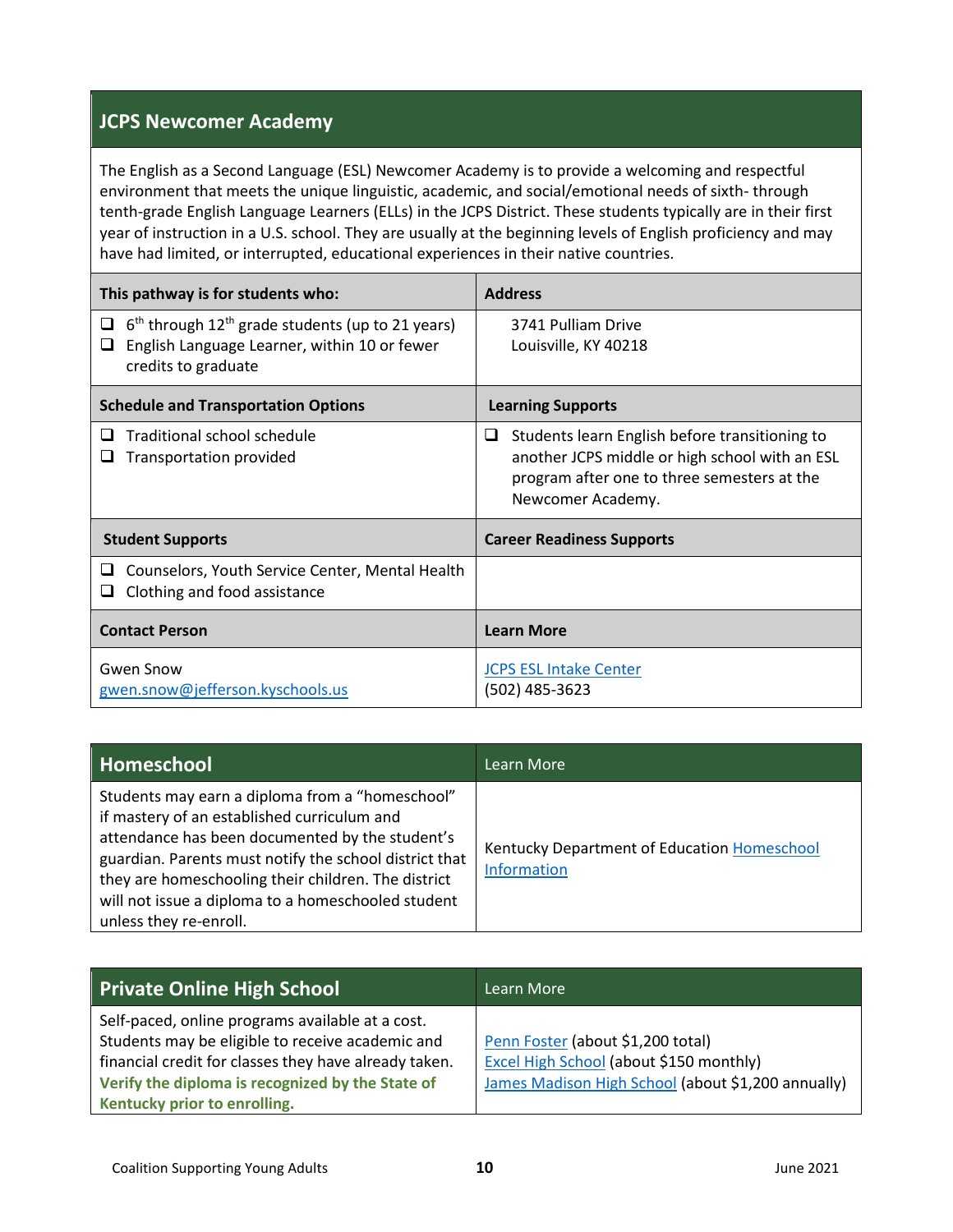## <span id="page-10-0"></span>Work and Learn Path

Options that accommodate a job schedule.

#### For high school age learners who want to:

- Modify their school schedule to be able to work
- Graduate from a high school in the District

#### **UPS School to Work**

Students attend high school classes in the morning or take online courses through JCPS or JCTC, then work at UPS as package handlers from approximately 11 a.m. to 4 p.m. After high school graduation, students can transition into Metro College to continue taking college courses.

| This pathway is for students who:                                                                                   | <b>Address</b>                                                                                         |
|---------------------------------------------------------------------------------------------------------------------|--------------------------------------------------------------------------------------------------------|
| Seniors with a 2.0 grade average<br>⊔<br>Recommendation of a counselor or principal<br>⊔<br>At least 90% attendance | 6406 Grade Lane<br>Louisville, KY 40213                                                                |
| <b>Schedule and Transportation Options</b>                                                                          | <b>Learning Supports</b>                                                                               |
| Online classes before or after work<br>ப                                                                            | JCPS teacher onsite to help with high school<br>⊔<br>classes<br>Students earn high school diploma<br>⊔ |
| <b>Student Supports</b>                                                                                             | <b>Career Readiness Supports</b>                                                                       |
| Counselors, Youth Service Center, Mental Health<br>⊔<br>Clothing and food assistance<br>ப                           |                                                                                                        |
| <b>Contact Person</b>                                                                                               | <b>Learn More</b>                                                                                      |
| Jennifer Romine<br>jennifer.romine@jefferson.kyschools.us<br>(502) 468-0374                                         | <b>JCPS</b><br>UPS Job Line: 502.359.1877                                                              |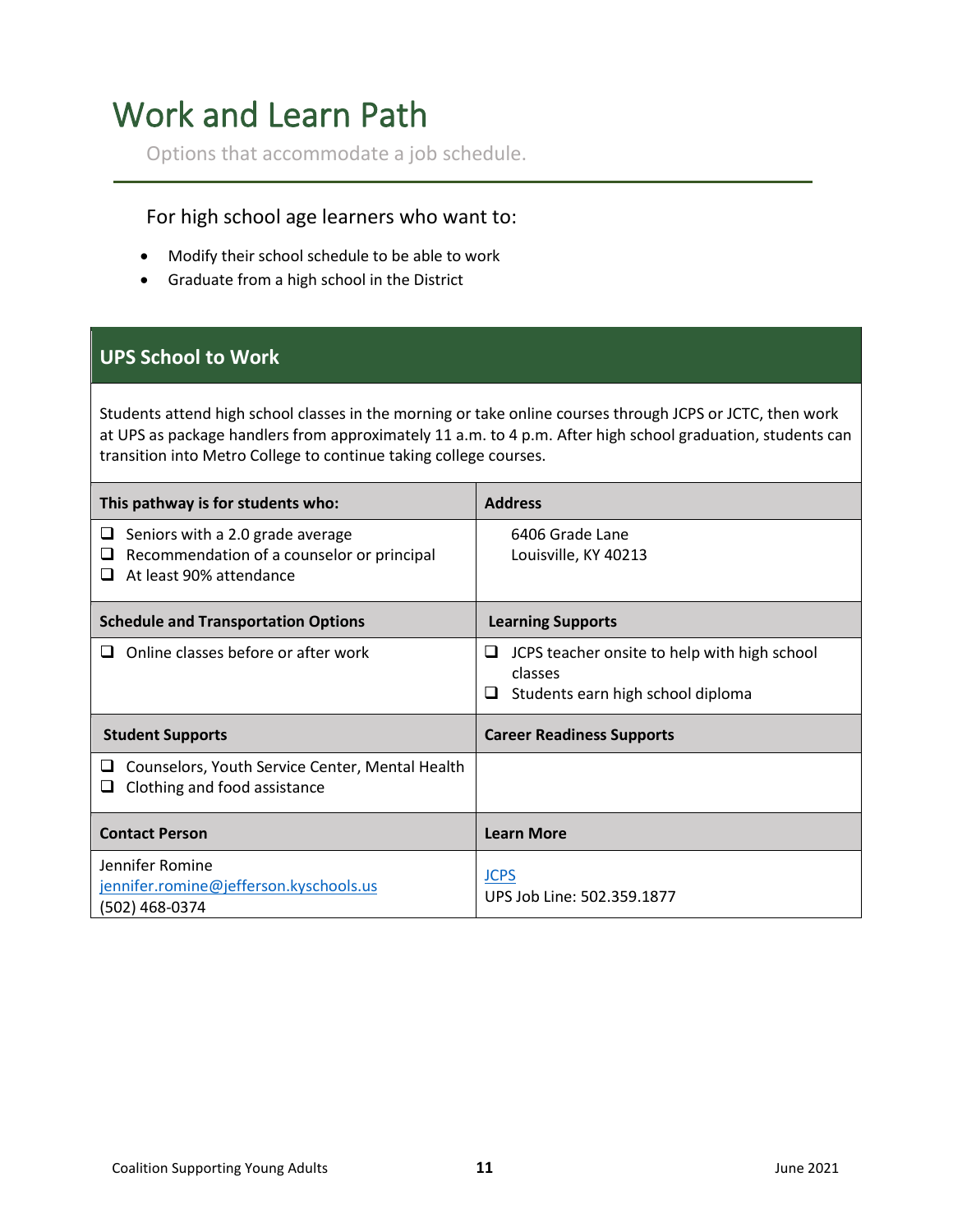#### **Work-Based Learning**

Work-Based Learning (WBL) is an effective teaching approach used to engage students in real-life occupational experiences. It incorporates structured, work-based learning activities into the curriculum, allowing a student to apply knowledge and skills learned in class and connect these learning experiences in the workplace. Work-based learning provides students with the opportunity to engage with employers, while learning to demonstrate essential employability and technical skills necessary for today's workforce.

| This pathway is for students who:                 | <b>Address</b>                                     |
|---------------------------------------------------|----------------------------------------------------|
| Attend a JCPS high school<br>⊔                    | District High Schools and Business Worksites       |
| <b>Schedule and Transportation Options</b>        | <b>Learning Supports</b>                           |
| Work and school schedules are flexible<br>ப       | Learning supports offered by each high school<br>⊔ |
| <b>Student Supports</b>                           | <b>Career Readiness Supports</b>                   |
| Student supports offered by each high school<br>⊔ | Students earn high school credits for working<br>⊔ |
| <b>Contact Person</b>                             | <b>Learn More</b>                                  |
| Contact a school counselor                        | Kentucky Department of Education Information       |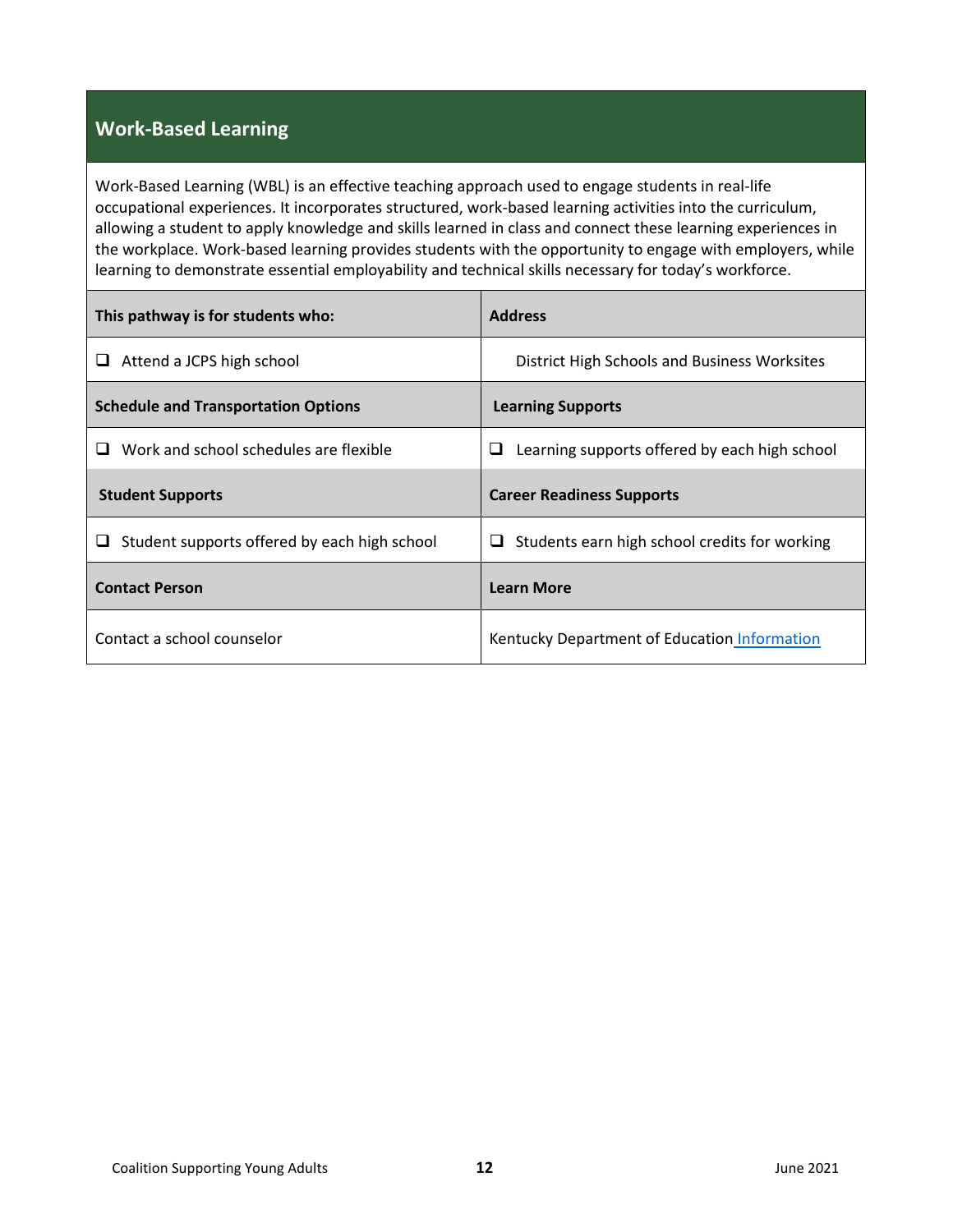## <span id="page-12-0"></span>High School and Career Training

Options to earn a high school credential while learning job skills.

#### For high school age learners who want to:

- Earn an industry certification as a high school student
- Transition into a career field after graduation
- Develop job skills through hands-on learning

#### **JCPS Academies of Louisville**

Students attending one of the JCPS Academies graduate with a diploma, college credits, industry certifications, and real work experience in a career field.

| This pathway is for students who:                                     | <b>Address</b>                                                                                                   |
|-----------------------------------------------------------------------|------------------------------------------------------------------------------------------------------------------|
| High school age (up to 21 years)<br>⊔<br>Have a career field interest | District High Schools                                                                                            |
| <b>Schedule and Transportation Options</b>                            | <b>Learning Supports</b>                                                                                         |
| Traditional school schedule<br>Transportation provided                | Learning supports provided by each high school<br>ப                                                              |
| <b>Student Supports</b>                                               | <b>Career Readiness Supports</b>                                                                                 |
| Student supports provided by each high school<br>⊔                    | Postsecondary exploration and preparation<br>⊔<br>Industry certifications<br>⊔<br>SummerWorks job placement<br>ப |
| <b>Contact Person</b>                                                 | <b>Learn More</b>                                                                                                |
| (502)485-6250<br>askstudentassignment@jefferson.kyschools.us          | <b>JCPS Map of Academies and Information</b><br><b>Videos of JCPS Academies</b>                                  |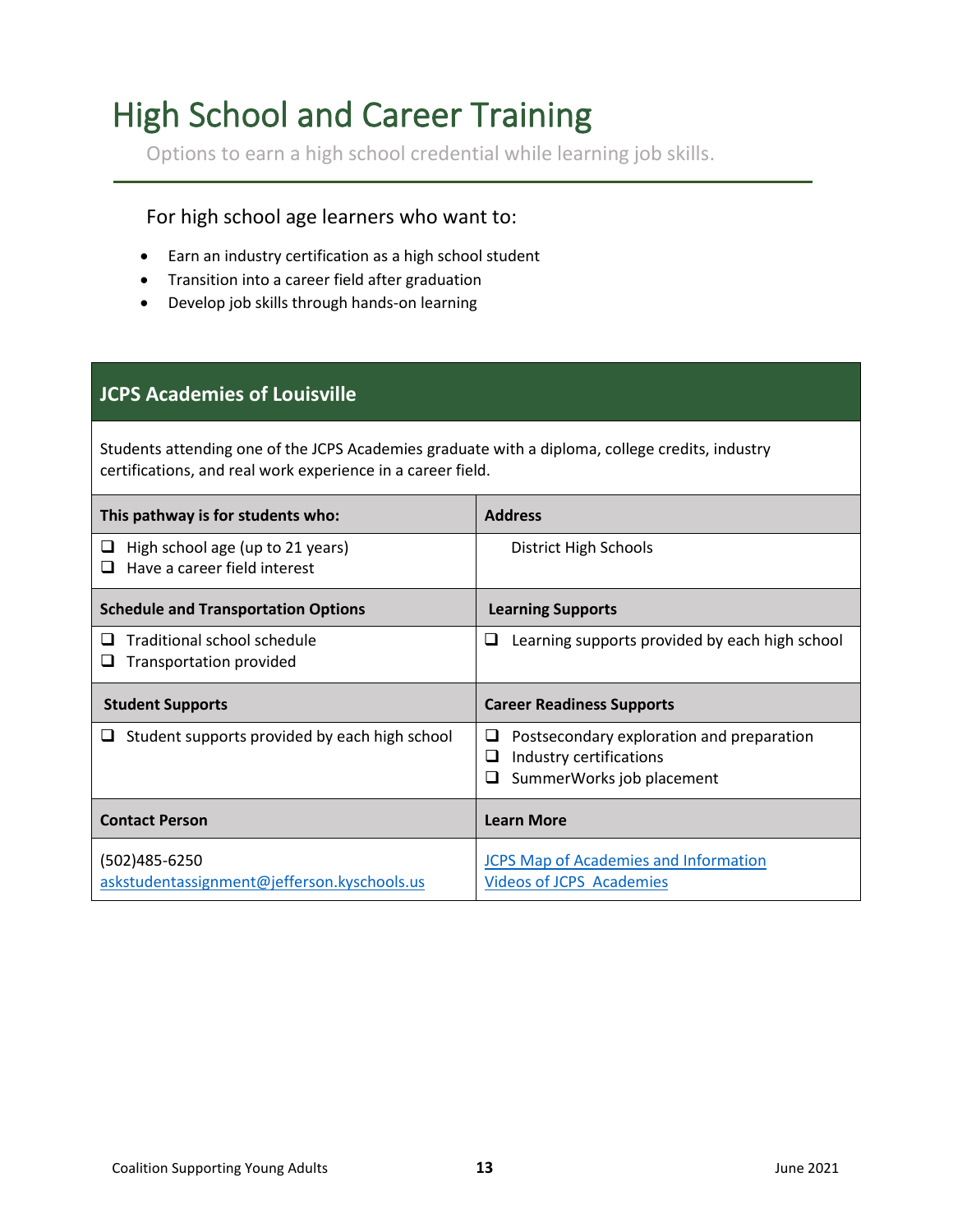### **TRACK Youth Apprenticeships**

The Tech Ready Apprentices for Careers in Kentucky or TRACK Youth Apprenticeship initiative is a partnership with the Kentucky Department of Education and Kentucky's Office of Apprenticeship, the registering agency for apprenticeship on behalf of the United States Department of Labor. The program provides secondary students with seamless career pathway opportunities into Registered Apprenticeship.

| This pathway is for students who:                                   | <b>Address</b>                                                                                                                                |
|---------------------------------------------------------------------|-----------------------------------------------------------------------------------------------------------------------------------------------|
| Attend a JCPS high school that offers TRACK<br>u<br>apprenticeships | District High Schools and Business Worksites                                                                                                  |
| <b>Schedule and Transportation Options</b>                          | <b>Learning Supports</b>                                                                                                                      |
| Classes and work training during school hours<br>u                  | Learning supports offered by each high school<br>❏                                                                                            |
| <b>Student Supports</b>                                             | <b>Career Readiness Supports</b>                                                                                                              |
| Student supports offered by each high school<br>ப                   | Earn high school credit and get paid for on-the-<br>ப<br>job time.<br>Earn KEES scholarships for apprenticeship<br>training after high school |
| <b>Contact Person</b>                                               | <b>Learn More</b>                                                                                                                             |
| Contact a school counselor.                                         | <b>JCPS Information</b><br><b>Kentucky Department of Education Information</b>                                                                |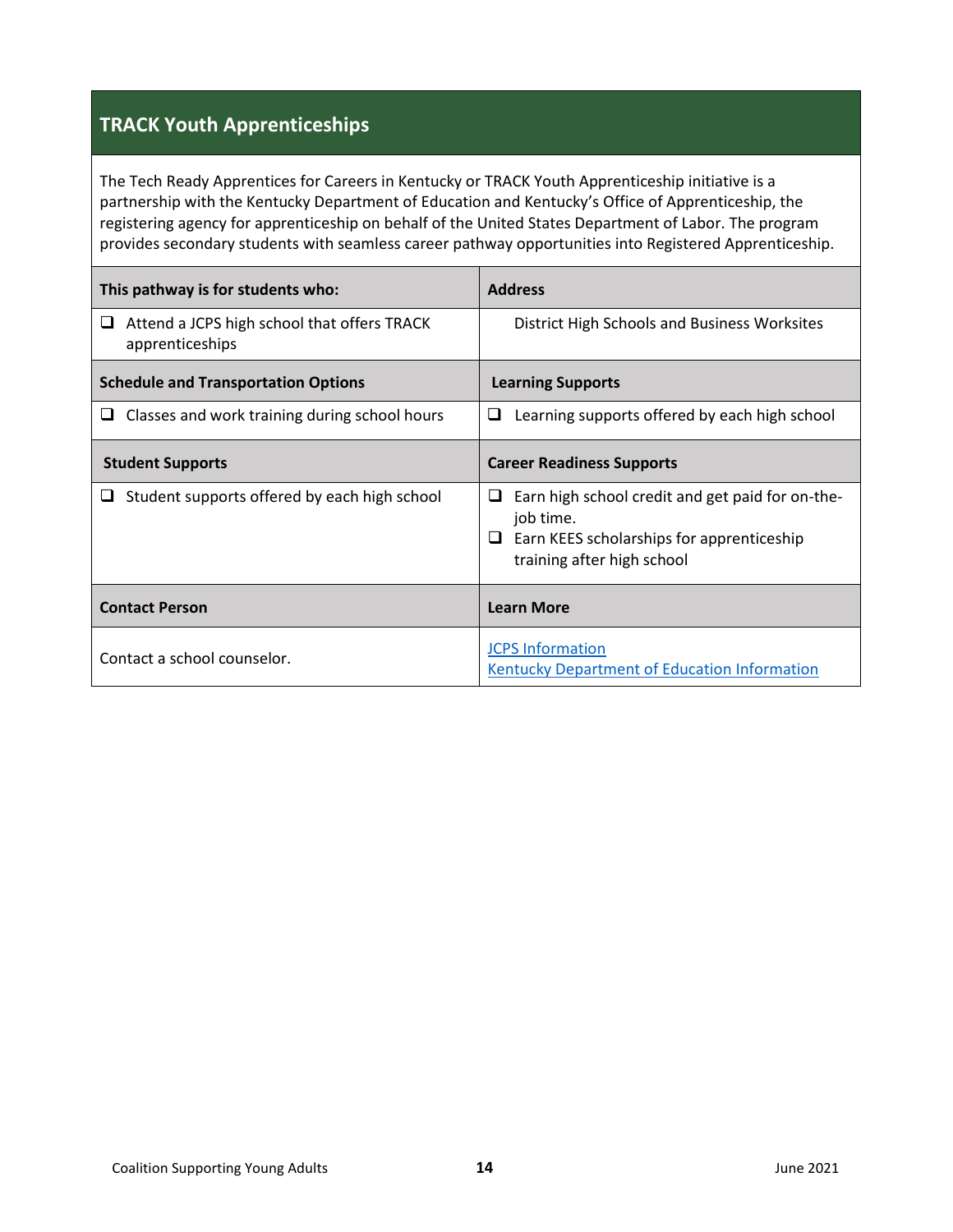### <span id="page-14-0"></span>GED and Career Training

Options to earn a GED while learning job skills and preparing for a career.

#### For high school age learners who want to:

- Earn a wage while learning a trade and getting a GED
- Live on a campus while earning a GED or diploma and a career certification

#### **YouthBuild Louisville**

YouthBuild Louisville assists young people in meeting significant life goals by providing services in education, vocational training, community service, case management, placement, and post-graduation support.

| This pathway is for students who:                                                                                                                                                                                                                                                                                   | <b>Address</b>                                                                                                                                                                     |
|---------------------------------------------------------------------------------------------------------------------------------------------------------------------------------------------------------------------------------------------------------------------------------------------------------------------|------------------------------------------------------------------------------------------------------------------------------------------------------------------------------------|
| 18 to 24 years old<br>□<br>$\Box$ With or without a high school diploma                                                                                                                                                                                                                                             | 800 South Preston Street<br>Louisville, KY 40203                                                                                                                                   |
| <b>Schedule and Transportation Options</b>                                                                                                                                                                                                                                                                          | <b>Learning Supports</b>                                                                                                                                                           |
| Monday - Friday, 8:30a to 5:00p<br>⊔<br>Full and part time schedules<br>❏<br>Free parking and TARC available<br>❏                                                                                                                                                                                                   | GED instruction and support<br>⊔<br>Online and classroom learning<br>❏<br>Content recovery<br>❏<br>College readiness and college credits<br>□<br>Test taking and study skills<br>❏ |
| <b>Student Supports</b>                                                                                                                                                                                                                                                                                             | <b>Career Readiness Supports</b>                                                                                                                                                   |
| Counseling or other mental health services<br>u.<br>Sports or clubs<br>❏<br>Leadership development opportunities<br>❏<br>Restorative justice<br>❏<br>Peer Supports<br>❏<br>Transportation assistance<br>❏<br>Meals or food pantry<br>❏<br><b>Case Management</b><br>❏<br>Housing<br>❏<br>Service opportunities<br>⊔ | ❏<br><b>Construction training</b><br><b>Certified Nurse Assistant training</b><br>❏<br>Certification of Apartment Maintenance Tech<br>❏<br>SummerWorks<br>$\Box$                   |
| <b>Contact Person</b>                                                                                                                                                                                                                                                                                               | <b>Learn More</b>                                                                                                                                                                  |
| Lynn Rippy<br>(502) 290-6121                                                                                                                                                                                                                                                                                        | <b>YouthBuild Louisville</b>                                                                                                                                                       |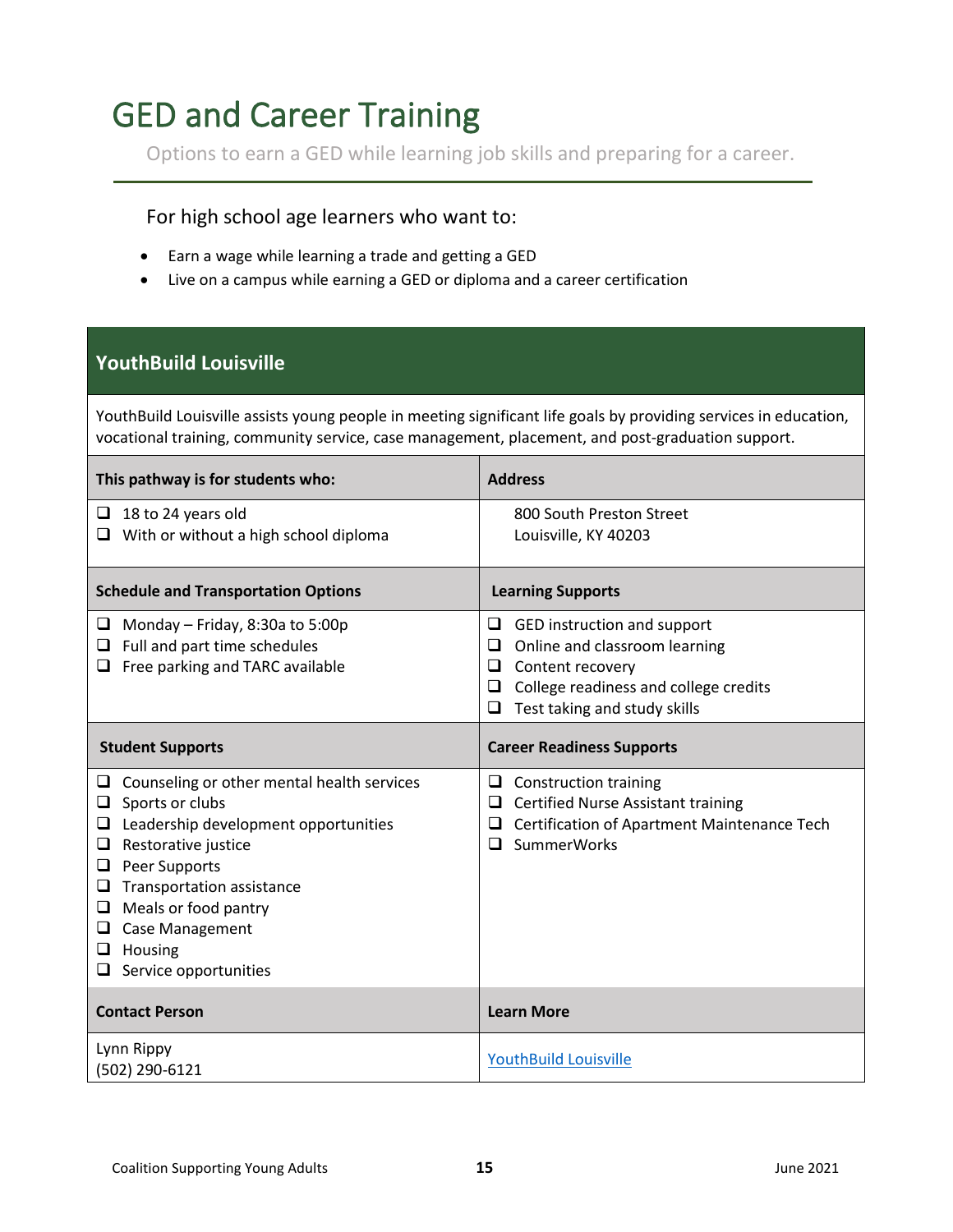### **Goodwill Ignite**

Ignite provides students with the opportunity to obtain stackable credentials with Jefferson Community & Technical College while gaining hands on training in a related field with various community employer partners.

| This pathway is for students who:                                                                                                                                                                                                                                                                                                                                                                                                       | <b>Address</b>                                                                                                                                                                                  |
|-----------------------------------------------------------------------------------------------------------------------------------------------------------------------------------------------------------------------------------------------------------------------------------------------------------------------------------------------------------------------------------------------------------------------------------------|-------------------------------------------------------------------------------------------------------------------------------------------------------------------------------------------------|
| $\Box$ 18 to 24 years old<br>Prior justice involvement<br>⊔                                                                                                                                                                                                                                                                                                                                                                             | 612 South Fourth Street, 4th Floor<br>Louisville, KY 40202                                                                                                                                      |
| <b>Schedule and Transportation Options</b>                                                                                                                                                                                                                                                                                                                                                                                              | <b>Learning Supports</b>                                                                                                                                                                        |
| Monday - Friday, 8:30a to 5:00p<br>⊔<br>Evening and weekends<br>u.<br>Full and part time schedules<br>$\Box$ Free parking and TARC available<br>$\Box$ Van will pick up for work                                                                                                                                                                                                                                                        | GED instruction and support<br>⊔<br>Online and classroom learning<br>❏<br>College readiness and college credits<br>$\Box$<br>Test taking and study skills<br>❏<br>One on one tutoring<br>$\Box$ |
| <b>Student Supports</b>                                                                                                                                                                                                                                                                                                                                                                                                                 | <b>Career Readiness Supports</b>                                                                                                                                                                |
| $\Box$ Counseling or other mental health services<br>Leadership development opportunities<br>❏<br>Restorative justice<br>Q.<br>Peer Supports<br>$\Box$<br>Transportation assistance<br>⊔<br>Meals or food pantry<br>❏<br>Case Management<br>⊔<br><b>Emergency support</b><br>□<br>Career exploration activities<br>⊔<br>Career mentors<br>⊔<br>Employer partnerships<br>$\Box$<br>Job placement<br>Q.<br>$\Box$ Job readiness workshops | Auto tech<br>⊔<br>□<br>$\mathsf{I}\mathsf{T}$<br>❏<br>Culinary<br>$\Box$<br>Welding<br>Manufacturing<br>❏<br><b>Customer Service</b><br>□                                                       |
| <b>Contact Person</b>                                                                                                                                                                                                                                                                                                                                                                                                                   | <b>Learn More</b>                                                                                                                                                                               |
| <b>Rosell Hamilton</b><br>502-689-6120<br>rosell.hamilton@goodwillky.org                                                                                                                                                                                                                                                                                                                                                                | <b>Goodwill of Kentucky</b>                                                                                                                                                                     |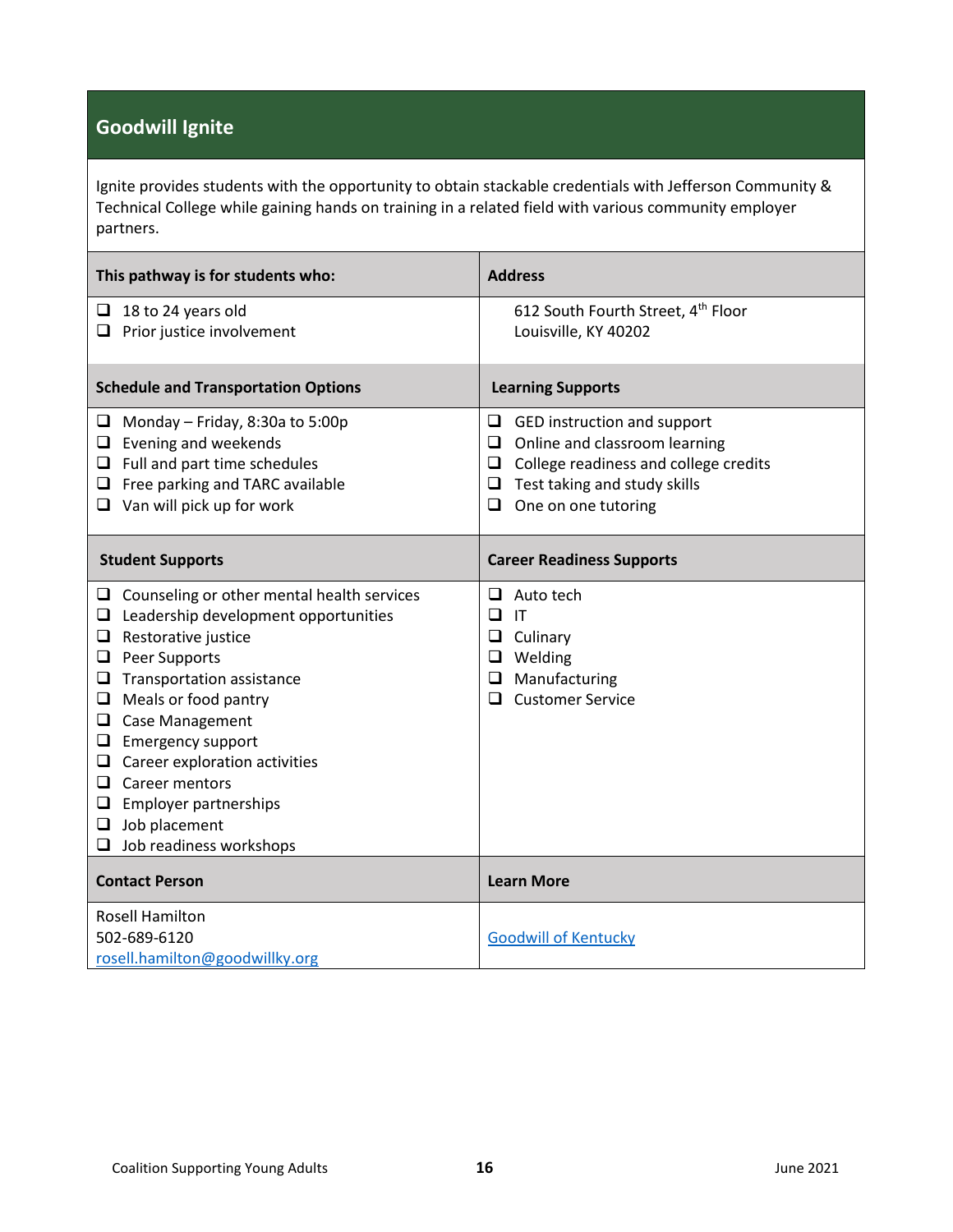### **Kentucky Youth Career Center & REImage**

The Kentucky Youth Career Center provides educational and career opportunities, as well as job-search assistance for young people. The Reimage program helps youth navigate the court system, address barriers to employment or education, and plan educational and employment goals.

| This pathway is for students who:                                                                                                                                                                                                                                                                                                                                                                                         | <b>Address</b>                                                                                                                                                             |
|---------------------------------------------------------------------------------------------------------------------------------------------------------------------------------------------------------------------------------------------------------------------------------------------------------------------------------------------------------------------------------------------------------------------------|----------------------------------------------------------------------------------------------------------------------------------------------------------------------------|
| 18 to 24 years old (KYCC)<br>❏<br>16 to 24 years old and justice involved (ReImage)<br>□<br>With or without a high school diploma<br>❏                                                                                                                                                                                                                                                                                    | 612 S. 4th Street, 4th Floor<br>Louisville, KY 40202                                                                                                                       |
| <b>Schedule and Transportation Options</b>                                                                                                                                                                                                                                                                                                                                                                                | <b>Learning Supports</b>                                                                                                                                                   |
| Monday - Friday<br>u.<br>$\Box$ Full and part time schedules<br><b>TARC</b> available<br>⊔                                                                                                                                                                                                                                                                                                                                | GED instruction and support<br>❏<br>Online and classroom learning<br>❏<br>Test taking and study skills<br>❏                                                                |
| <b>Student Supports</b>                                                                                                                                                                                                                                                                                                                                                                                                   | <b>Career Readiness Supports</b>                                                                                                                                           |
| Leadership development opportunities<br>u<br><b>Transportation assistance</b><br>Case Management<br>❏<br>Service opportunities<br>❏<br>Work based learning opportunities<br>❏<br>Supportive services for employment<br>❏<br>Financial incentives for completing milestones<br>❏<br>Counseling and other mental health services<br>$\Box$<br>Restorative justice<br>u<br>Peer Supports<br>❏<br>Service opportunities<br>u. | Career exploration activities<br>⊔<br>Internship Academy<br>❏<br>Career mentors<br>◻<br><b>Employer partnerships</b><br>❏<br>Job placement<br>❏<br>Job Readiness workshops |
| <b>Contact Person</b>                                                                                                                                                                                                                                                                                                                                                                                                     | <b>Learn More</b>                                                                                                                                                          |
| <b>Renee Walters</b><br>renee.walters@kentuckianaworks.org<br>502-388-3010, 502-574-4115                                                                                                                                                                                                                                                                                                                                  | <b>Kentucky Youth Career Center</b>                                                                                                                                        |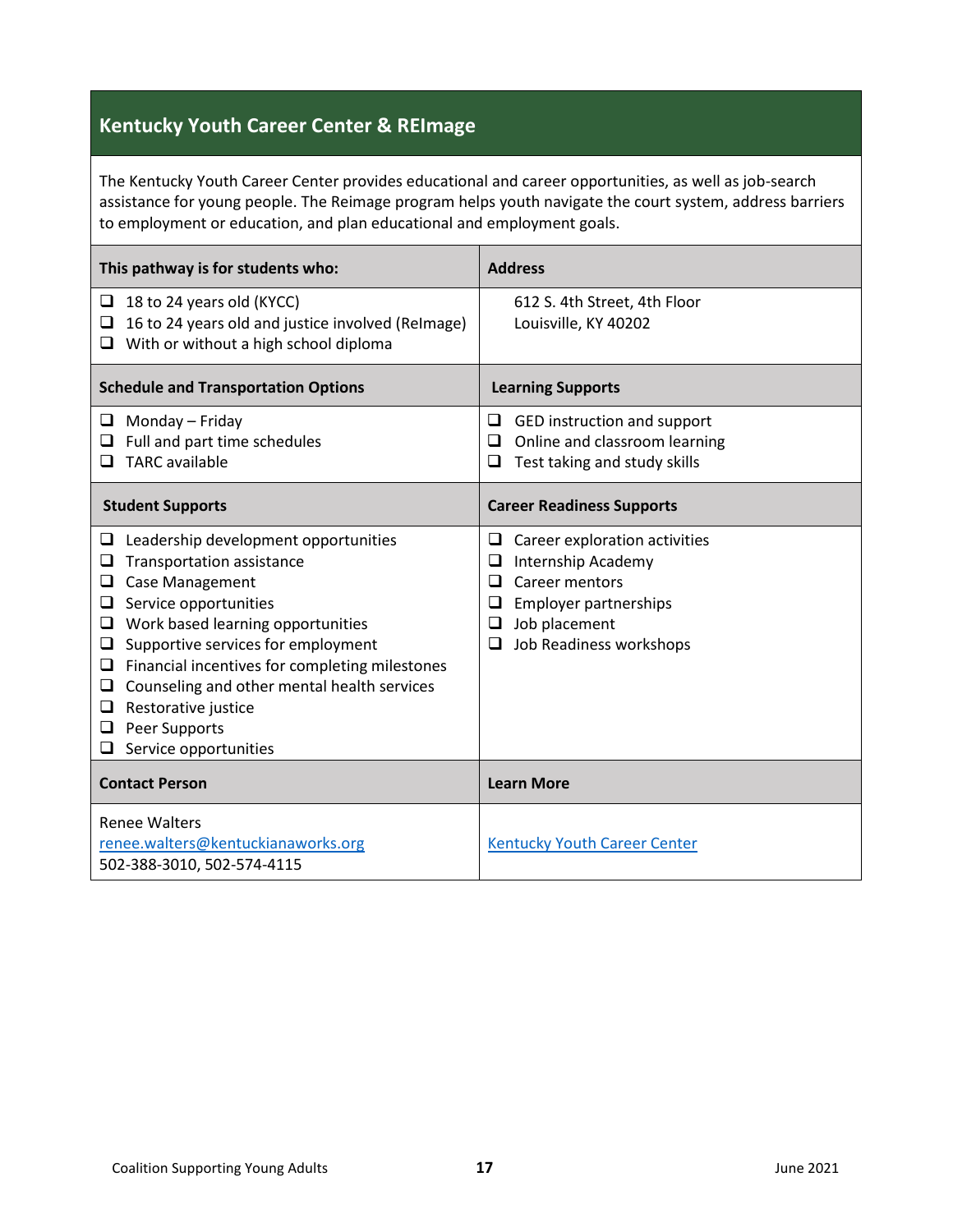#### **Job Corps**

Job Corps helps eligible young people complete high school, trains them for specific careers, and assists them with obtaining employment. Students have access to room and board for up to three years. In addition to helping students complete their education, obtain career technical skills and gain employment, Job Corps also provides transitional support services.

| This pathway is for students who:                                                                                                                                                                                                        | <b>Address</b>                                                                                                            |
|------------------------------------------------------------------------------------------------------------------------------------------------------------------------------------------------------------------------------------------|---------------------------------------------------------------------------------------------------------------------------|
| 16 to 24 years old<br>□<br><b>Eligibility criteria</b><br>⊔<br>With or without a high school diploma<br>❏                                                                                                                                | Throughout the US                                                                                                         |
| <b>Schedule and Transportation Options</b>                                                                                                                                                                                               | <b>Learning Supports</b>                                                                                                  |
| $\Box$ Live on campus<br>Off campus transportation available for some<br>u.<br>programs                                                                                                                                                  | GED instruction and support<br>❏<br>High school diploma<br>❏<br>College credits<br>❏<br>Test taking and study skills<br>❏ |
| <b>Student Supports</b>                                                                                                                                                                                                                  | <b>Career Readiness Supports</b>                                                                                          |
| Counseling or other mental health services<br>u<br>Leadership development opportunities<br>❏<br>Transportation assistance<br>⊔<br>Meals or food pantry<br>⊔<br><b>Case Management</b><br>❏<br>Housing<br>u<br>Service opportunities<br>u | ◻<br>Various career certifications                                                                                        |
| <b>Contact</b>                                                                                                                                                                                                                           | <b>Learn More</b>                                                                                                         |
| 800-733-5627                                                                                                                                                                                                                             | <b>Job Corps Interest Form</b>                                                                                            |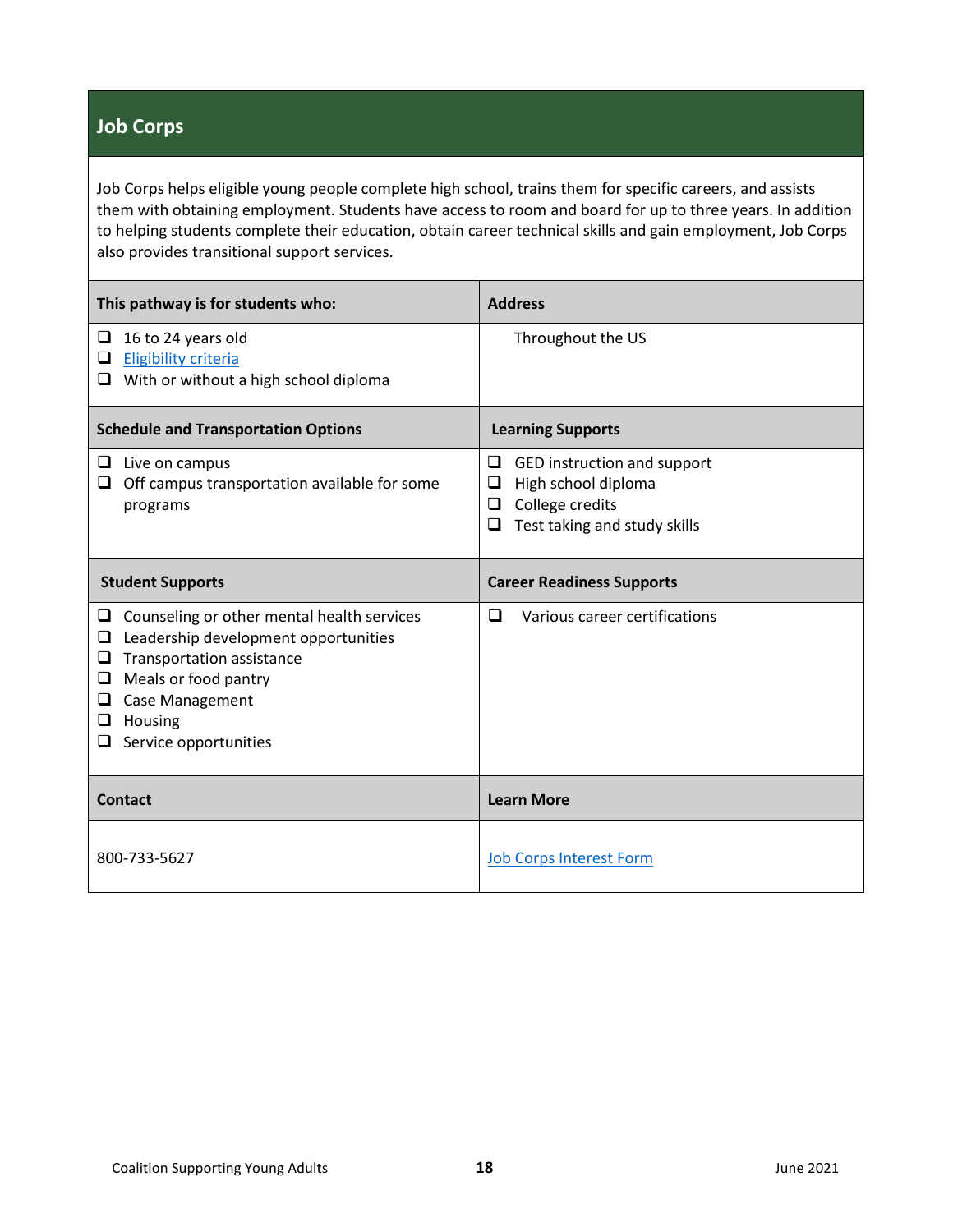## <span id="page-18-0"></span>HS Diploma Equivalent

Options to earn a high school credential through an academic test.

#### For high school age learners who want to:

• Prepare for and take the GED test

#### **Jefferson Skills U @ Ahrens**

The Adult Basic Education Program enables students to upgrade their skills, earn a GED credential, and successfully transition to postsecondary education and/or the workplace.

| This pathway is for students who:                                                                                                                                                                                                                                                                                   | <b>Address</b>                                                                                                                       |
|---------------------------------------------------------------------------------------------------------------------------------------------------------------------------------------------------------------------------------------------------------------------------------------------------------------------|--------------------------------------------------------------------------------------------------------------------------------------|
| $\Box$ Students 18 years + interested in earning a GED,<br>improving English language skills, or improving<br>basic skills                                                                                                                                                                                          | 546 South 1st Street<br>Louisville, KY 40202                                                                                         |
| <b>Schedule and Transportation Options</b>                                                                                                                                                                                                                                                                          | <b>Learning Supports</b>                                                                                                             |
| $\Box$ Classes offered between two and four times<br>each week, flexible days and evenings.<br>TARC, free parking<br>u                                                                                                                                                                                              | Online, classroom, and blended instruction<br>□<br>Individualized and independent study<br>□<br>Test taking and SEL skills<br>$\Box$ |
| <b>Student Supports</b>                                                                                                                                                                                                                                                                                             | <b>Career Readiness Supports</b>                                                                                                     |
| Life skills training<br>❏<br><b>TARC tickets</b><br>□<br>Partners with NCFL for family education<br>❏<br>programming (childcare while in class, parenting<br>classes, parent and child time together, and<br>service learning).<br>$\Box$ Counseling and mental health services through<br><b>Cardinal Success.</b> | Career Pathway Plan<br>❏<br>Career mentoring and coaching<br>⊔<br>College and career readiness classes<br>❏                          |
| <b>Contact Person</b>                                                                                                                                                                                                                                                                                               | <b>Learn More</b>                                                                                                                    |
| <b>Beverly Hornback</b><br>(502)485-3400<br>beverly.hornback@jefferson.kyschools.us                                                                                                                                                                                                                                 | Apply online or call (502) 485-3400                                                                                                  |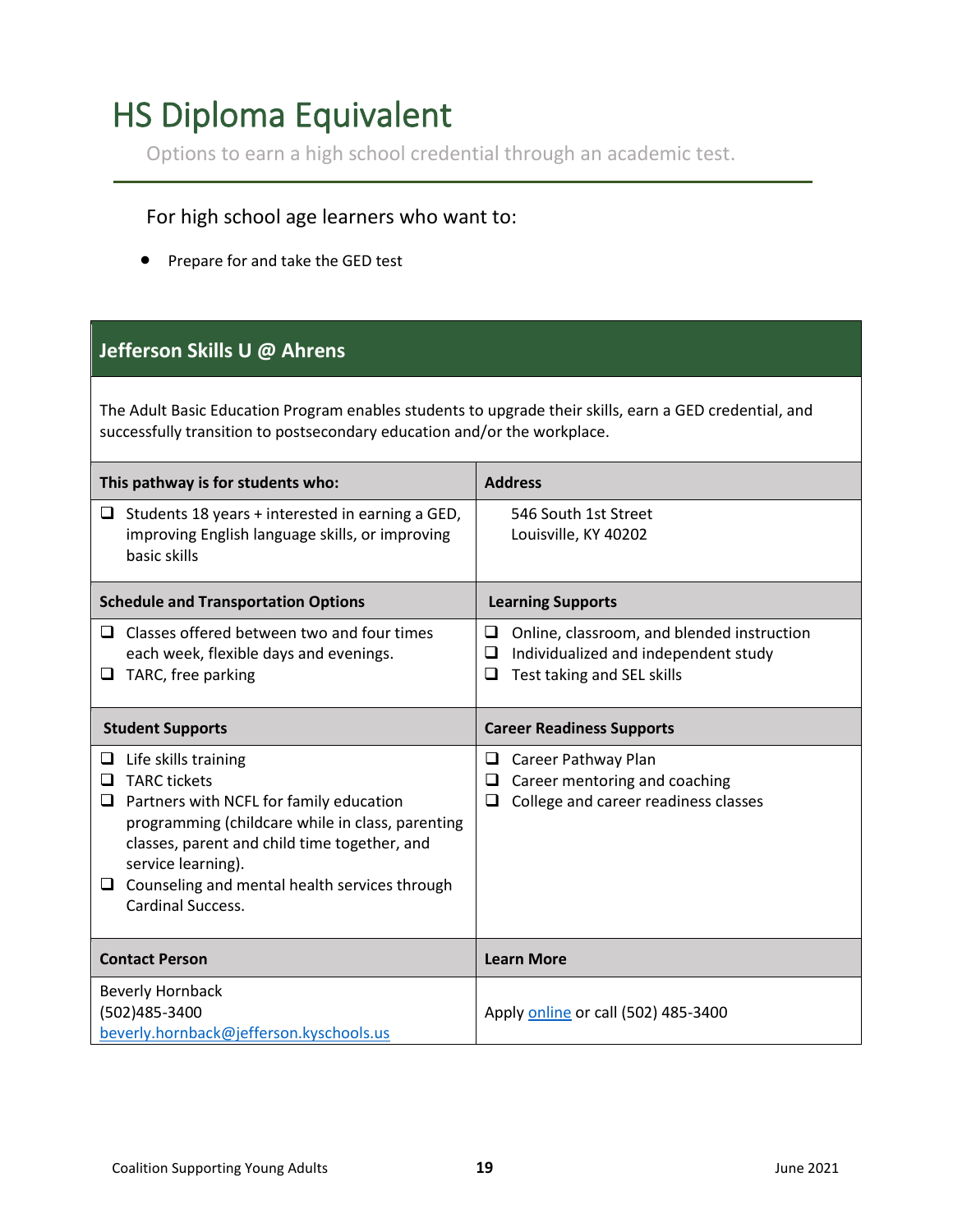#### **Jefferson Skills U @ Americana**

The Americana Adult Learning Center is a partnership between our center and Jefferson County Public Schools (JCPS). JCPS offers students a variety of class times, attendance dates, and levels of instruction. Online instruction is also available to learners unable to attend class in-person. The dedicated and professional JCPS staff provide outstanding instruction and academic support.

| This pathway is for students who:                                                                                                                                                                                                  | <b>Address</b>                                                                                                                  |
|------------------------------------------------------------------------------------------------------------------------------------------------------------------------------------------------------------------------------------|---------------------------------------------------------------------------------------------------------------------------------|
| Students 18 years + interested in earning a GED,<br>Q.<br>improving English language skills, or improving<br>basic skills                                                                                                          | 4801 Southside Drive<br>Louisville, KY 40214                                                                                    |
| <b>Schedule and Transportation Options</b>                                                                                                                                                                                         | <b>Learning Supports</b>                                                                                                        |
| Monday - Thursdays<br>u.<br>Separate morning and evening session<br>TARC, free parking<br>⊔                                                                                                                                        | □<br>Online, classroom, and blended instruction<br>Individualized and independent study<br>⊔<br>Test taking and SEL skills<br>❏ |
| <b>Student Supports</b>                                                                                                                                                                                                            | <b>Career Readiness Supports</b>                                                                                                |
| Life skills training<br>⊔<br><b>Family Health Center</b><br>⊔<br>Mental health supports<br>⊔<br>Family supports<br>⊔<br>Citizenship classes<br>❏<br>Drivers ed<br>$\Box$<br>Exercise classes<br>ப<br><b>Financial classes</b><br>ப | Career Pathway Plan with all GED students<br>⊔<br>Career exploration<br>⊔<br>Connections to employers<br>❏                      |
| <b>Contact Person</b>                                                                                                                                                                                                              | <b>Learn More</b>                                                                                                               |
| <b>Beverly Hornback</b><br>(502)485-3400<br>beverly.hornback@jefferson.kyschools.us                                                                                                                                                | Apply online or call (502) 485-3400                                                                                             |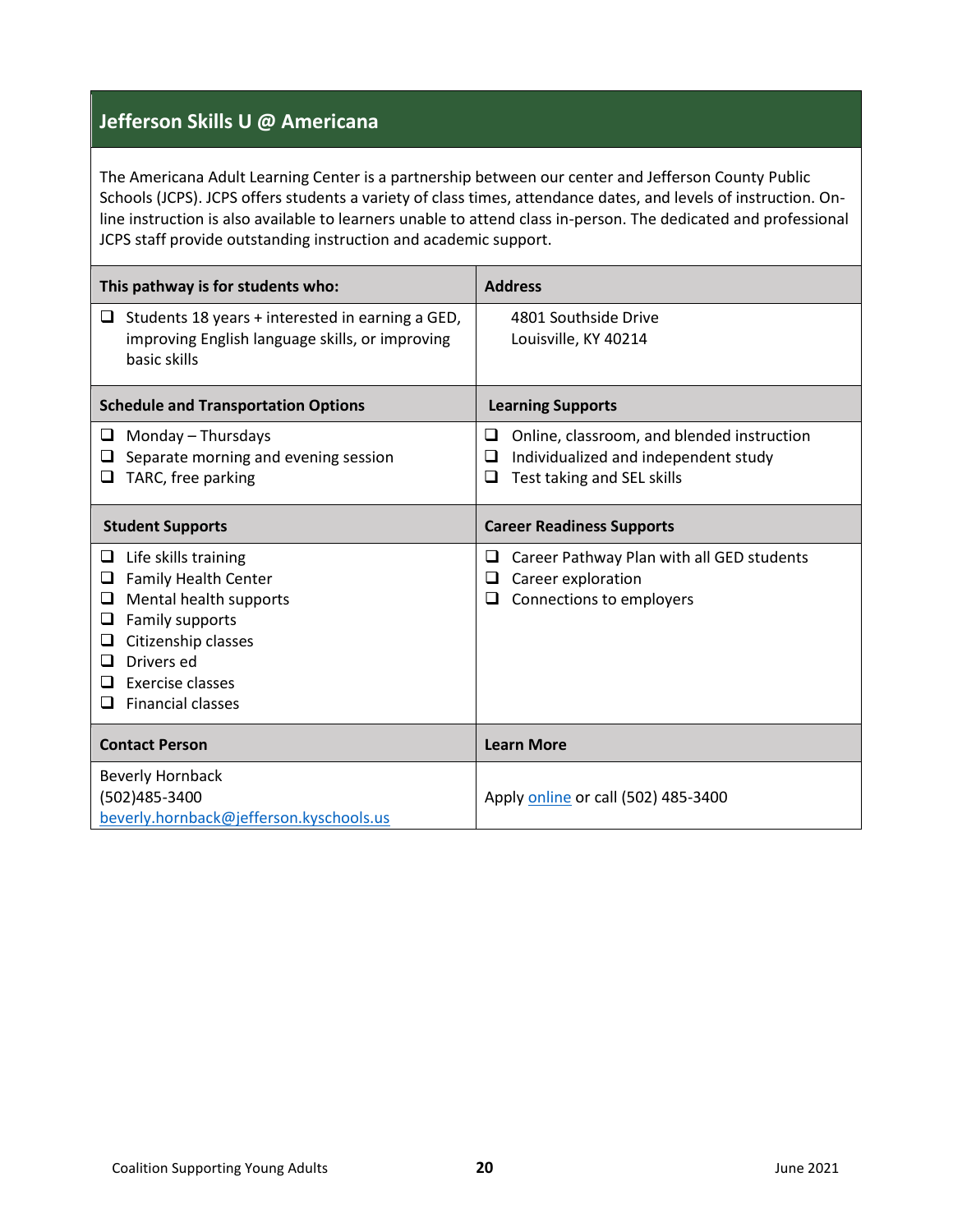# <span id="page-20-0"></span>HS and College

Options to earn a high school diploma or equivalent and college credits at the same time.

#### For high school age learners who want to:

- Get ahead on college credits as a high school student
- Attend community/technical college before graduating high school
- Improve basic skills while getting started in college

#### **GED PLUS**

Jefferson Community and Technical College and Jefferson Skills U (formerly adult education) have partnered to offer students an innovative GED® program where students can co-enroll in both Skills U and short-term KCTCS classes and earn a GED® plus a college certificate tuition-free.

| This pathway is for students who:                                                                     | <b>Address</b>                                                                                                                                                                                                  |
|-------------------------------------------------------------------------------------------------------|-----------------------------------------------------------------------------------------------------------------------------------------------------------------------------------------------------------------|
| Students 18 years +<br>u<br>Interested in earning a GED and college credit in<br>⊔<br>a career field. | <b>JCTC Downtown Campus</b><br>109 W. Broadway<br>Louisville, KY 40202                                                                                                                                          |
| <b>Schedule and Transportation Options</b>                                                            | <b>Learning Supports</b>                                                                                                                                                                                        |
| Monday – Friday<br>⊔<br>Part-time, flexible schedule<br>Free TARC<br>ப                                | Online, classroom, and blended instruction<br>⊔<br>Individualized and independent study<br>⊔<br>Test taking and SEL skills<br>⊔                                                                                 |
| <b>Student Supports</b>                                                                               | <b>Career Readiness Supports</b>                                                                                                                                                                                |
| Transportation assistance<br>Food pantry or meals<br>⊔<br>Tuition FREE - Work Ready Scholarship       | Career mentors<br>⊔<br><b>Employer connections</b><br>⊔<br>Industry certifications in Healthcare, Advanced<br>❏<br>Manufacturing, Transportation/Logistics,<br><b>Business Services/IT, Construction/Trades</b> |
| <b>Contact Person</b>                                                                                 | <b>Learn More</b>                                                                                                                                                                                               |
| Gina Embry<br>502-213-5163<br>gina.embry@kctcs.edu                                                    | <b>KCTCS Information</b>                                                                                                                                                                                        |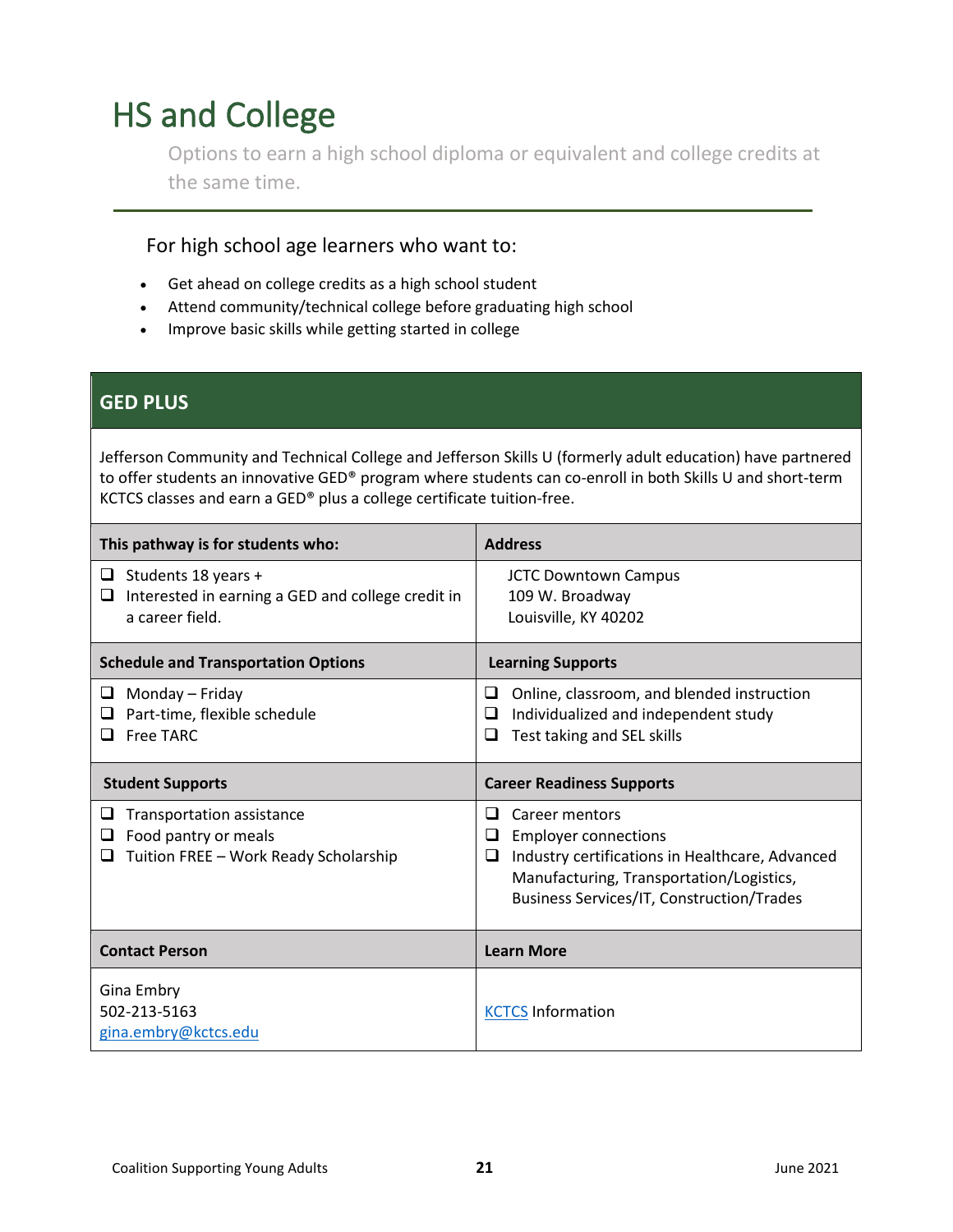#### **JCPS Dual Credit**

Students enroll into courses that are taken either on the high school or college campus. Students earn both high school and college credit.

| This pathway is for students who:                                                                                    | Learn more:                   |
|----------------------------------------------------------------------------------------------------------------------|-------------------------------|
| $\Box$ Enroll in a high school offering dual credit<br>courses<br>Meet the requirements to take college courses<br>ப | Contact the school counselor. |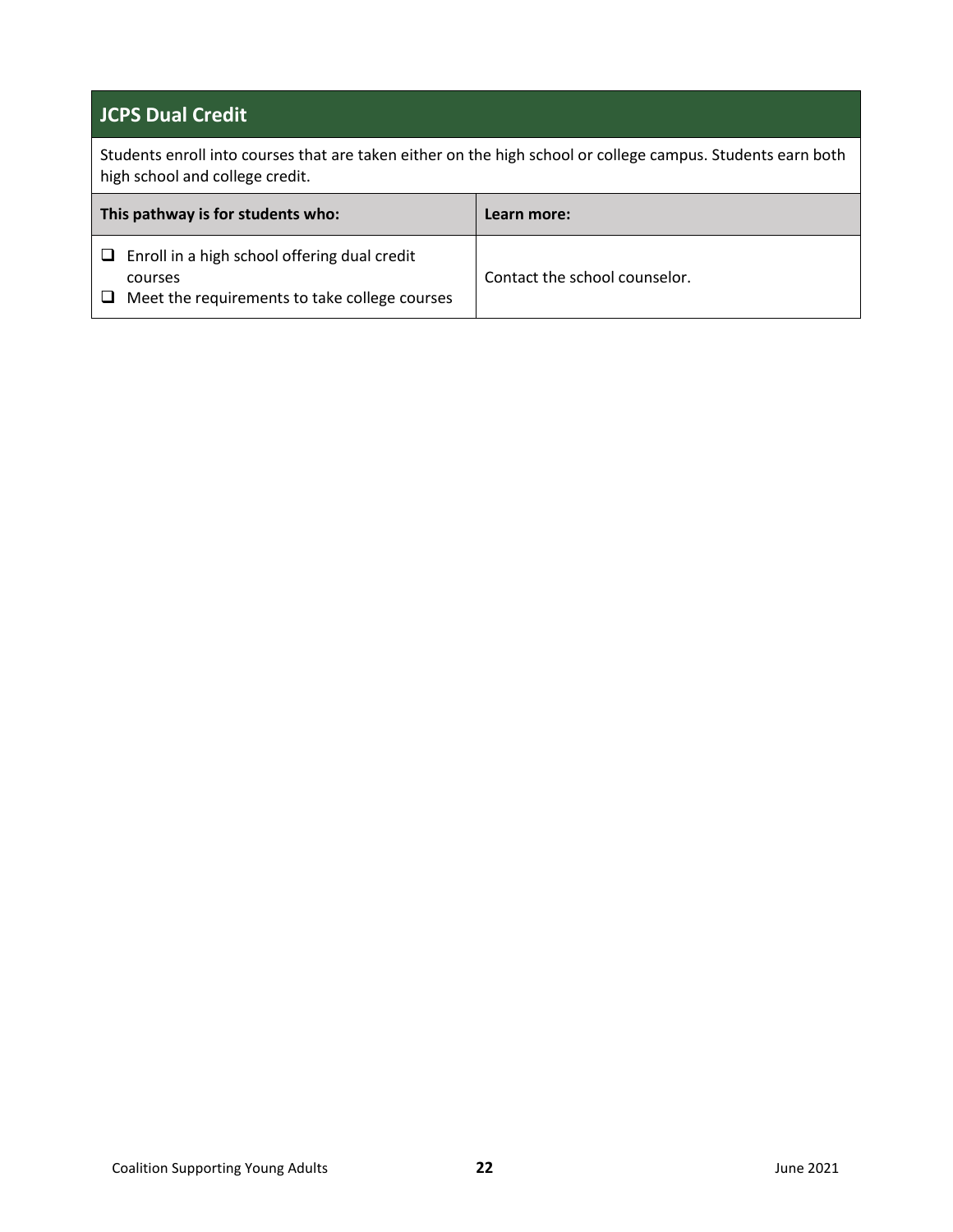# <span id="page-22-0"></span>Student Rights in Education

Understanding the education options available and your rights as a student will help you find the best pathway and supports to reach your important educational goals. As a student, you have the right to:

- Attend school and receive a free public-school education from kindergarten to age 21 or until you earn a high school diploma;
- Receive equitable educational opportunities regardless of your gender/gender identity, race or ethnicity, income, citizen status, place of residence, or language;
- Be treated with courtesy, respect, and dignity in a learning environment free of bullying, harassment, and discrimination;
- Receive a written copy of the school's policies and procedures that includes a clear explanation of the behavior expectations and the process for appealing disciplinary decisions;
- Participate in discussions about any school policies you may violate and have a parent/guardian or advocate present at conferences on suspensions;
- Personal privacy, unless the principal has a reason to suspect you have an illegal or prohibited item;
- Understand the requirements you need to meet to earn a diploma and how to request assistance to meet those requirements;
- Be notified if you may fail or course or a grade and the process for appealing the decision and making up the credit;
- Review your education records and have your school records kept confidential; and
- Access appropriate supports and services to succeed in school such as academic support and guidance for personal, social, and career development.

#### For more information:

[Jefferson County Public School Student Support and Behavior Intervention Handbook, 2021-2022](https://www.jefferson.kyschools.us/sites/default/files/forms/Student%20Support%20and%20Behavior%20Intervention%20Handbook.pdf)